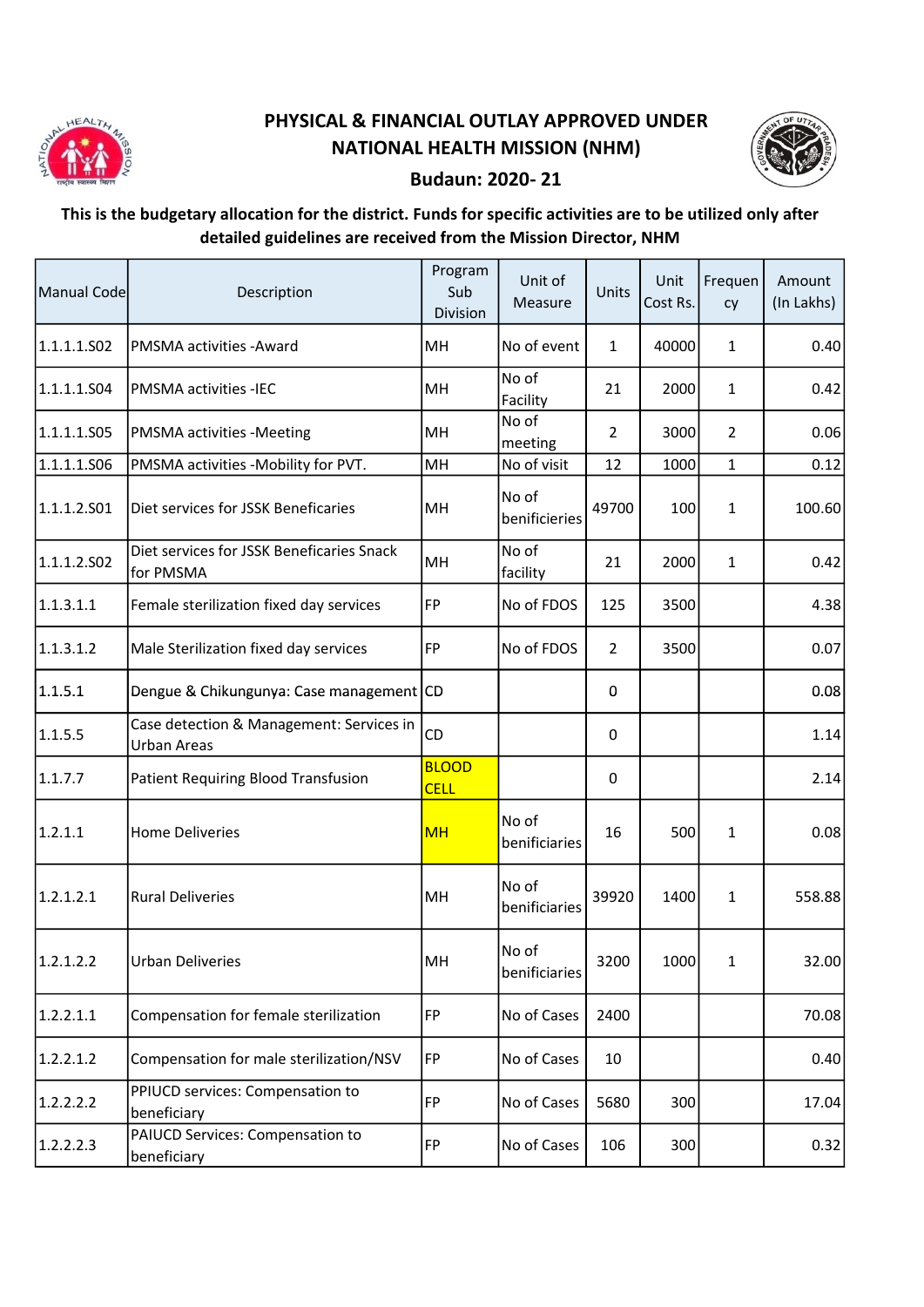| 1.2.2.2.4   | Injectable contraceptive incentive for                                                      | <b>FP</b>   | No of Cases            | 8688         | 100   |              | 8.69   |
|-------------|---------------------------------------------------------------------------------------------|-------------|------------------------|--------------|-------|--------------|--------|
|             | beneficiaries                                                                               |             |                        |              |       |              |        |
| 1.2.3.2     | TB Patient Nutritional Support under<br>Nikshay Poshan Yojana                               | CD          |                        | 0            |       |              | 184.75 |
| 1.3.1.1     | SNCU                                                                                        | <b>CH</b>   | No of<br>Facility      | $\mathbf{1}$ |       |              | 14.00  |
| 1.3.1.2     | <b>NBSU</b>                                                                                 | <b>CH</b>   | No of<br>Facility      | 5            | 5000  | 12           | 3.00   |
| 1.3.1.4     | <b>NRCs</b>                                                                                 | <b>CH</b>   | No of<br>Facility      | $\mathbf{1}$ |       |              | 7.80   |
| 1.3.1.6     | AH/ RKSK Clinics                                                                            | <b>RKSK</b> |                        | 17           |       |              | 2.72   |
| 1.3.1.7.502 | Phone and Internet Charges for DEIC<br>Manager                                              | <b>RBSK</b> | no of DEIC<br>managers | $\mathbf 0$  | 2000  | $\mathbf{1}$ | 0.02   |
| 1.3.1.8     | <b>District NCD Clinic</b>                                                                  |             |                        | 0            |       |              | 1.00   |
| 1.3.1.9     | CHC NCD Clinic: Mobility, Miscellaneous &<br>Contingencies                                  | <b>NCD</b>  |                        | $\Omega$     |       |              | 14.00  |
| 1.3.2.4     | Consumables for computer including<br>provision for internet access for<br>strengthening RI | RI.         | No.                    | 0            | 1000  | 12           | 0.12   |
| 1.3.2.6.S01 | IMEP Services- BMW- DH                                                                      | <b>IMEP</b> |                        | 448          |       |              | 57.84  |
| 1.3.2.6.S02 | IMEP Services- BMW- CHC/BPHC                                                                | <b>IMEP</b> |                        | 448          |       |              | 57.84  |
| 1.3.2.6.503 | IMEP Services- BMW Block Level UPHC &<br><b>District Level UPHC</b>                         | <b>IMEP</b> |                        | 10           |       |              | 1.29   |
| 1.3.2.6.S04 | IMEP Services - BMW-MCH Wing                                                                | <b>IMEP</b> |                        | 220          |       |              | 28.40  |
| 1.3.2.6.506 | IMEP Services- Machnized Cleaning - DH                                                      | <b>IMEP</b> |                        | 0            |       |              | 140.93 |
| 1.3.2.6.S07 | IMEP Services- Machnized Cleaning - MCH<br>Wing (100 Bed)                                   | <b>IMEP</b> |                        | $\mathbf{1}$ |       |              | 35.53  |
| 1.3.2.6.508 | IMEP Services- Mannual Laundry-DH &<br>MCH Wing (100 Bed)                                   | <b>IMEP</b> |                        | 0            |       |              | 18.84  |
| 1.3.2.6.509 | IMEP Services- Mechanized Laundry-50<br>District Level Hospital                             | <b>IMEP</b> |                        | $\mathbf{1}$ |       |              | 33.80  |
| 1.3.2.6.510 | IMEP Services- Cleaning - CHC/BPHC                                                          | <b>IMEP</b> |                        | 448          |       |              | 29.48  |
| 1.3.2.6.511 | IMEP Services-Cleaning - MCH Wing                                                           | <b>IMEP</b> |                        | 120          |       |              | 7.90   |
| 1.3.2.6.513 | <b>IMEP Services-Cleaniness - Sub Centers</b>                                               | <b>IMEP</b> |                        | 296          |       |              | 17.76  |
| 1.3.2.6.515 | POL for generator-DH                                                                        | <b>IMEP</b> |                        | $\mathbf{0}$ |       |              | 6.30   |
| 1.3.2.6.516 | POL for generator -CHC and BPHC                                                             | <b>IMEP</b> |                        | $\pmb{0}$    |       |              | 23.63  |
| 2.2.1       | POL for Family Planning/Others                                                              | FP          | No of FDOS             | 80           | 1000  |              | 0.80   |
| 2.2.2       | Mobility & Communication support for AH<br>counsellors & RKSK Coordinators                  | <b>RKSK</b> | No of<br>Councelor     | 17           | 1200  | 12           | 2.45   |
| 2.2.3       | Mobility support for RBSK Mobile health<br>team                                             | <b>RBSK</b> | No of<br>vehicles      | 30           | 33000 | 12           | 118.80 |
| 2.2.4       | Support for RBSK: CUG connection per<br>team and rental                                     | <b>RBSK</b> | No of teams            | 30           | 200   | 12           | 0.72   |
| 2.3.1.1.2   | Monthly Village Health and Nutrition Days                                                   | RI          | no of<br>sessions      | 4314         | 100   | 1            | 4.31   |
| 2.3.1.5     | Organizing Adolescent Health day                                                            | <b>RKSK</b> | No of AHD              | 150          | 2500  | $\mathbf{1}$ | 3.75   |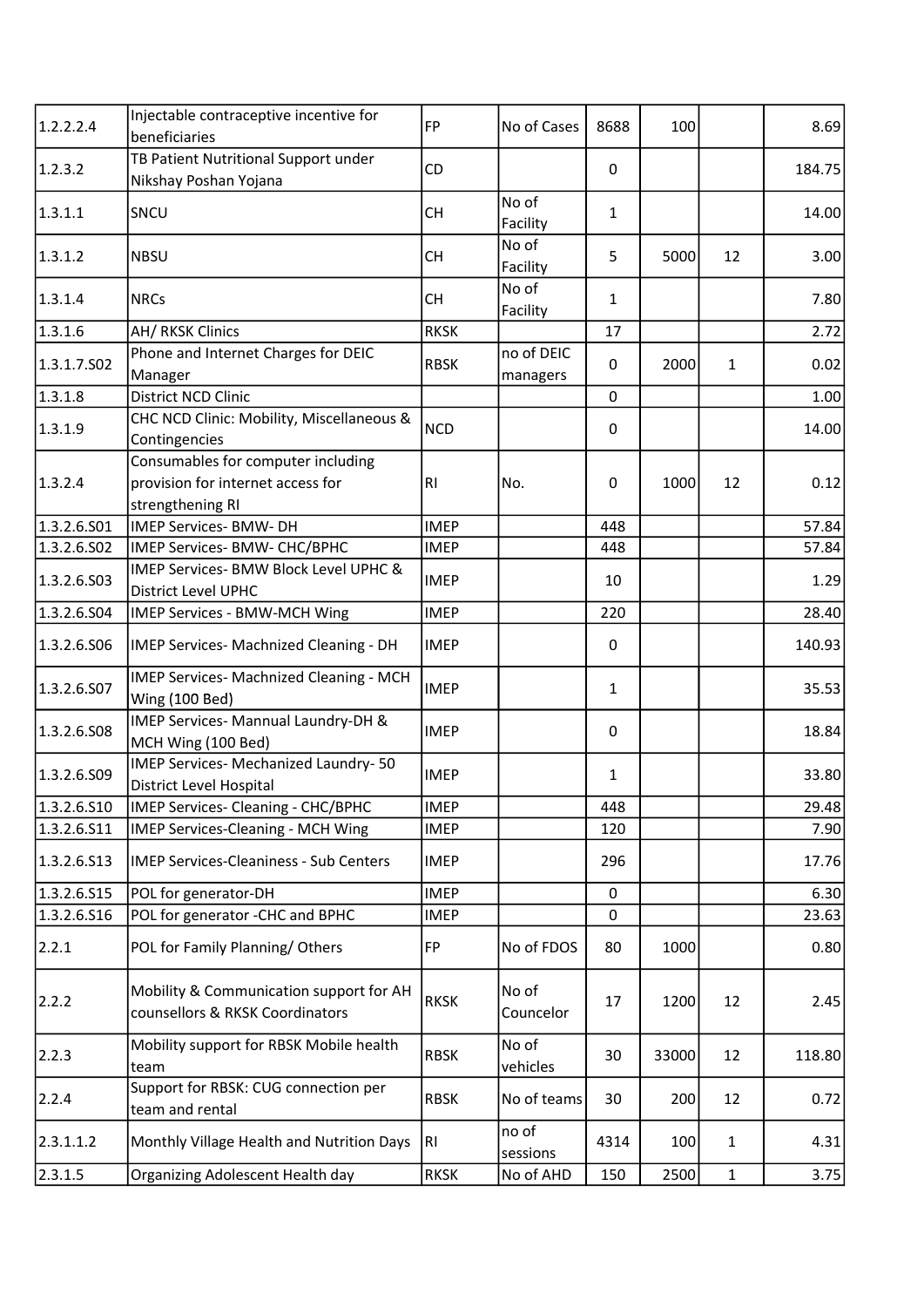| 2.3.1.6       | <b>Organising Adolescent Friendly Club</b><br>meetings at subcentre Level                                                                                                                        | <b>RKSK</b> | No of AFC                               | 450            | 250   | 9            | 1.13   |
|---------------|--------------------------------------------------------------------------------------------------------------------------------------------------------------------------------------------------|-------------|-----------------------------------------|----------------|-------|--------------|--------|
| 2.3.1.9       | Focus on slum & underserved areas in<br>urban areas/alternative vaccinator for<br>slums                                                                                                          | RI          |                                         | 36             |       |              | 0.76   |
| 2.3.1.10      | Mobility support for mobile health team/<br>TA/DA to vaccinators                                                                                                                                 | RI.         | No of<br>mobile<br>immunizati<br>on Van | $\mathbf 0$    | 33000 |              | 5.94   |
| 2.3.2.3       | DMHP: Targeted interventions at<br>community level Activities & interventions<br>targeted at schools, colleges, workplaces,<br>out of school adolescents, urban slums and<br>suicide prevention. | <b>NCD</b>  |                                         | 0              |       |              | 6.00   |
| 2.3.2.5       | Tobacco Cessation Centre (TCC): Weekly<br>FGD with the tobacco users                                                                                                                             | <b>NCD</b>  |                                         | 0              |       |              | 0.52   |
| 2.3.3.2       | Screening and free spectacles to school<br>children                                                                                                                                              | <b>NCD</b>  |                                         | 0              |       |              | 6.51   |
| 2.3.3.3       | Screening and free spectacles for near<br>work to Old Person                                                                                                                                     | <b>NCD</b>  |                                         | $\Omega$       |       |              | 6.51   |
| 2.3.3.4.1     | Coverage of Public School                                                                                                                                                                        | <b>NCD</b>  |                                         | 0              |       |              | 0.67   |
| 2.3.3.4.2     | Coverage of Pvt. School                                                                                                                                                                          | <b>NCD</b>  |                                         | $\overline{0}$ |       |              | 2.00   |
| 2.3.3.4.3     | Coverage of Public School in other's school<br>programme                                                                                                                                         | <b>NCD</b>  |                                         | 0              |       |              | 1.33   |
| 2.3.3.4.4     | Coverage of Pvt. School in other's school<br>programme                                                                                                                                           | <b>NCD</b>  |                                         | $\Omega$       |       |              | 1.00   |
| 2.3.3.4.5     | Sensitization campaign for college students NCD                                                                                                                                                  |             |                                         | 0              |       |              | 2.00   |
| 3.1.1.1.1     | JSY Incentive to ASHA                                                                                                                                                                            | <b>MH</b>   | No of ASHA                              | 33600          | 600   | $\mathbf{1}$ | 201.60 |
| 3.1.1.1.2     | ASHA incentive under MAA programme @<br>Rs 100 per ASHA for quarterly mother's<br>meeting                                                                                                        | <b>CH</b>   | No of<br>meetings                       | 2005           | 100   |              | 4.01   |
| 3.1.1.1.3.501 | Incentive for Home Based Newborn Care<br>programme Rural                                                                                                                                         | <b>CH</b>   | No of<br>newborn                        | 66304          | 250   | $\mathbf{1}$ | 165.76 |
| 3.1.1.1.5     | Incentive for referral of SAM cases to NRC<br>and for follow up of discharge SAM<br>children from NRCs                                                                                           | <b>CH</b>   | No of Child                             | 860            | 150   | $\mathbf{1}$ | 0.26   |
| 3.1.1.1.6     | Incentive for National Deworming Day for<br>mobilising out of school children                                                                                                                    | <b>RKSK</b> | No of ASHA                              | 5484           | 100   | $\mathbf{1}$ | 5.48   |
| 3.1.1.1.7     | Incentive for IDCF for prophylactic<br>distribution of ORS to family with under-<br>five children.                                                                                               | <b>CH</b>   | No of ASHA                              | 2005           | 100   | $\mathbf{1}$ | 2.01   |
| 3.1.1.1.9     | National Iron Plus Incentive for mobilizing<br>children and/or ensuring compliance and<br>reporting (6-59 months)                                                                                | <b>CH</b>   | No of ASHA                              | 2005           | 50    | $\mathbf{1}$ | 6.02   |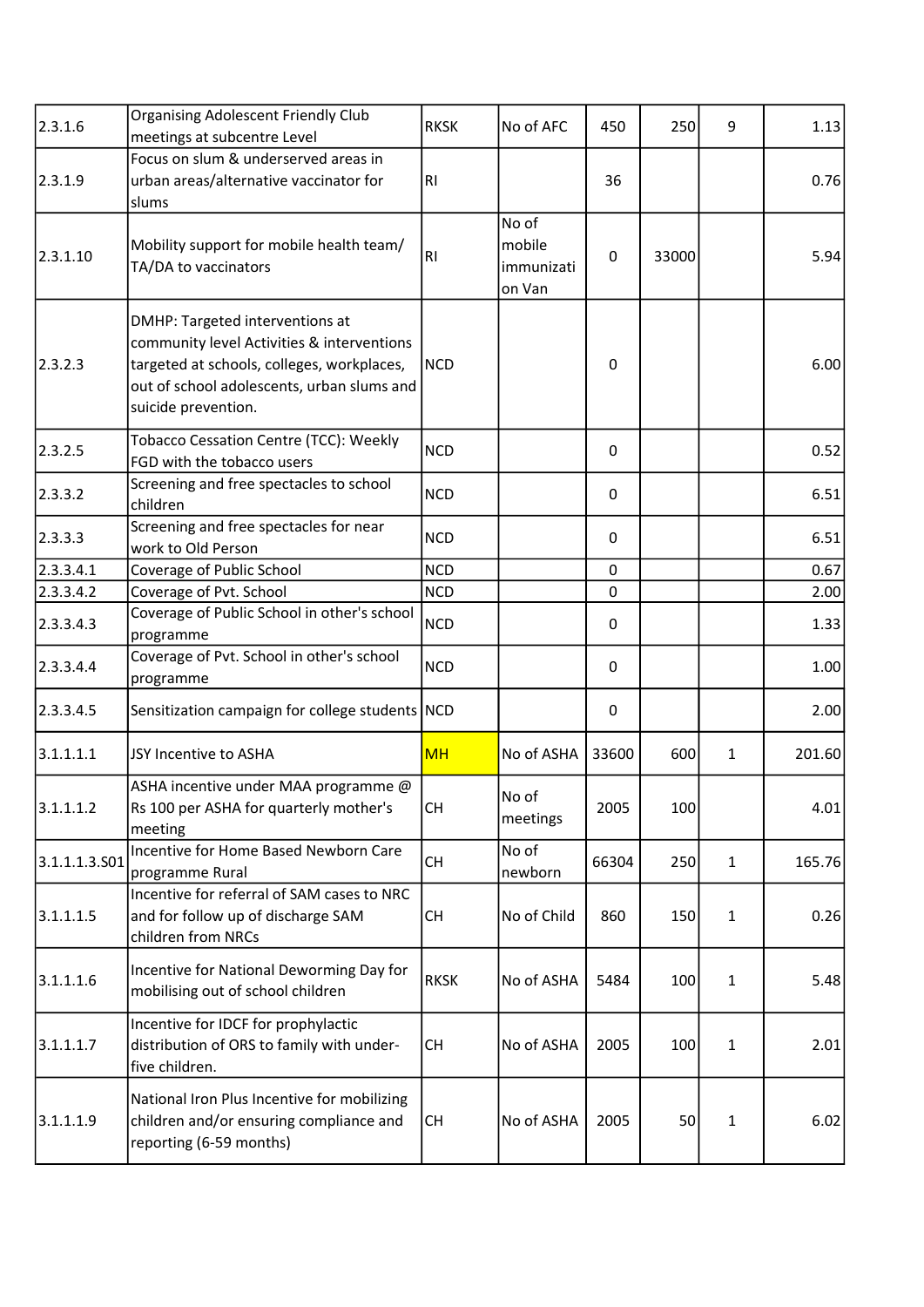| 3.1.1.1.11    | ASHA Incentive under Immunzation                                                                                            | R <sub>l</sub> | no of<br>children              | 64941 | 225  | $\mathbf{1}$ | 146.12 |
|---------------|-----------------------------------------------------------------------------------------------------------------------------|----------------|--------------------------------|-------|------|--------------|--------|
| 3.1.1.1.12    | Incentive to ASHA for Quaterly Visit Under<br>HBYC program                                                                  | <b>CH</b>      | No of Child<br>/ 5 visits      | 31163 | 250  | $\mathbf{1}$ | 77.91  |
| 3.1.1.1.13.SO | ASHA incentive for HRP identification and<br>follow up                                                                      | MH             | No of ASHA                     | 2000  | 300  | $\mathbf{1}$ | 6.00   |
| 3.1.1.2.1     | ASHA Incentives under Saas Bahu<br>Sammellan                                                                                | FP             | No of Saas<br>Bahu<br>Sammelan | 1581  | 100  |              | 1.58   |
| 3.1.1.2.2     | ASHA Incentives under Nayi Pehl Kit                                                                                         | FP             | No of Nayi<br>Pahel Kit        | 3810  | 100  |              | 3.81   |
| 3.1.1.2.4     | ASHA PPIUCD incentive for accompanying<br>the client for PPIUCD insertion                                                   | <b>FP</b>      |                                | 5680  | 150  |              | 8.52   |
| 3.1.1.2.5     | ASHA PAIUCD incentive for accompanying<br>the client for PAIUCD insertion                                                   | <b>FP</b>      |                                | 178   | 150  |              | 0.27   |
|               | ASHA incentive under ESB scheme for<br>3.1.1.2.6.S01 promoting spacing of births between 02<br>children                     | FP             | No of Clints                   | 1755  | 500  |              | 8.77   |
|               | ASHA incentive under ESB scheme for<br>3.1.1.2.6.S02 promoting spacing of 02 years after<br>marriage                        | FP             | No of Clints                   | 1755  | 500  |              | 8.77   |
| 3.1.1.2.7     | ASHA incentive under ESB scheme for<br>promoting Adoption of Limiting Method<br>upto Two Children                           | FP             | No of Clints                   | 323   | 1000 |              | 3.23   |
|               | 3.1.1.2.9.S01 ASHA incentive for injectable contraceptive FP                                                                |                | No of Cases                    | 6082  | 100  |              | 6.08   |
|               | Reimbursement of travel expenses for<br>$3.1.1.2.9.502$ accompanying a women to facility for<br>medical abortion            | FP             | No of Cases                    | 166   | 225  |              | 0.37   |
|               | Reimbursement of travel expenses for<br>$3.1.1.2.9.503$ accompanying a women to facility for<br>surgical abortion (MVA/EVA) | FP             | No of Cases                    | 200   | 150  |              | 0.30   |
| 3.1.1.3.2     | Incentive for mobilizing adolescents and<br>community for AHD                                                               | <b>RKSK</b>    | No of ASHA                     | 250   | 200  | $\mathbf{1}$ | 1.50   |
| 3.1.1.4.2     | ASHA Incentive for Dengue and<br>Chikungunya                                                                                |                |                                | 0     |      |              | 27.18  |
| 3.1.1.4.8.1   | ASHA incentive for detection of leprosy                                                                                     |                |                                | 499   |      |              | 1.25   |
| 3.1.1.4.8.2   | ASHA Incentive for PB (Treatment<br>completion)                                                                             |                |                                | 299   |      |              | 1.20   |
| 3.1.1.4.8.3   | ASHA Incentive for MB (Treatment<br>completion)                                                                             |                |                                | 200   |      |              | 1.20   |
| 3.1.1.4.9     | ASHA Involvement under NLEP -<br>Sensitisation                                                                              |                |                                | 500   |      |              | 0.50   |
| 3.1.1.5.2.S01 | ASHA Incentive for Filling of CBAC forms<br>under PBS                                                                       | <b>NCD</b>     |                                | 0     |      |              | 30.16  |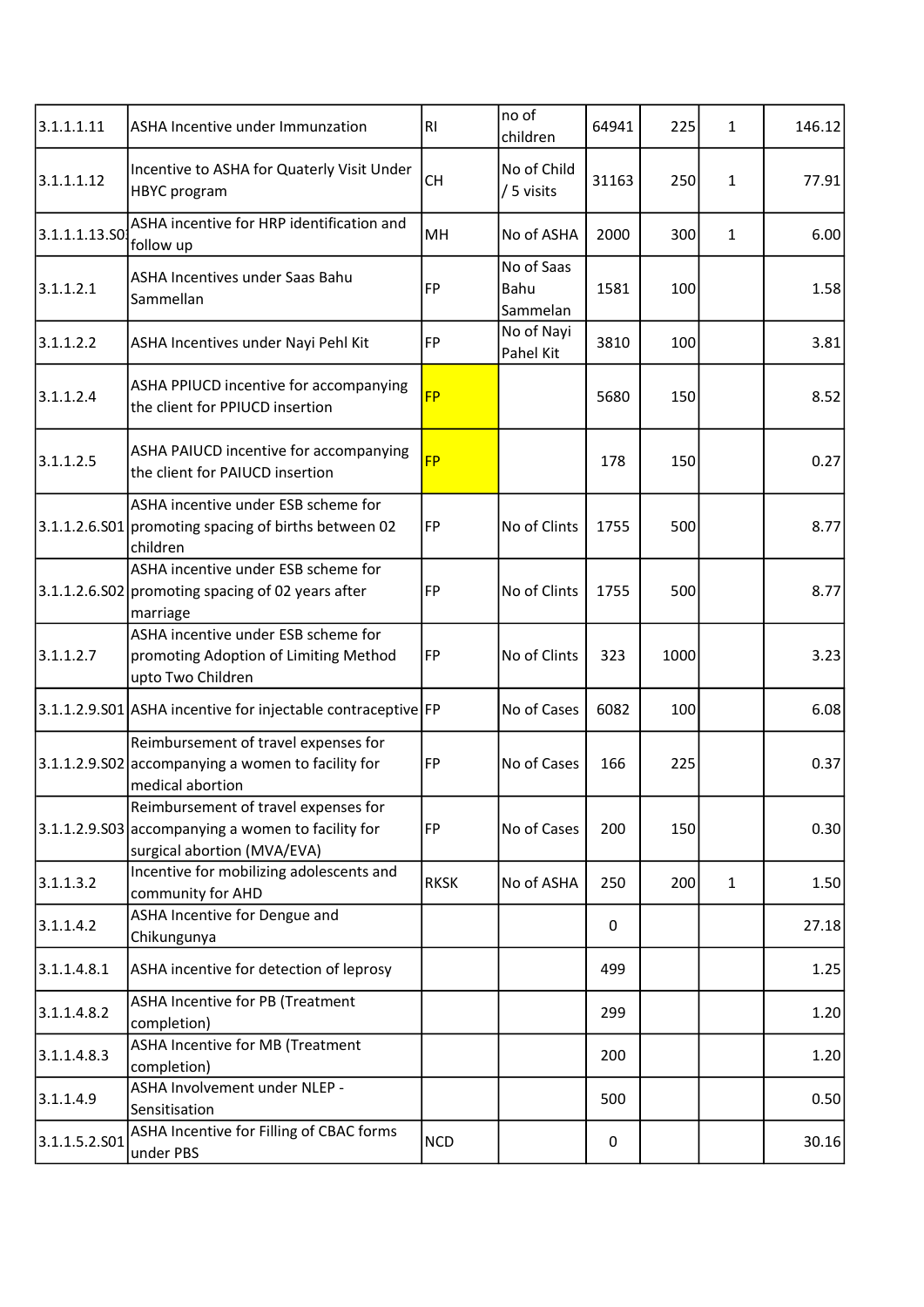| 3.1.1.5.2.502          | ASHA Incentive for Mobilising, Screening<br>and Follow UP Under PBS                                                         | <b>NCD</b>  |                                | 0              |      |              | 30.16                  |
|------------------------|-----------------------------------------------------------------------------------------------------------------------------|-------------|--------------------------------|----------------|------|--------------|------------------------|
| 3.1.1.6.1              | ASHA incentives for routine activities                                                                                      | <b>CP</b>   |                                | 2718           |      |              | 652.32                 |
|                        | 3.1.1.6.3.S04 Incentive to ASHA Facilitator                                                                                 | CP          |                                | 129            |      |              | 6.97                   |
| 3.1.1.6.3.505          | Incentive to ASHA for Health Promotion                                                                                      | <b>CP</b>   |                                | 2718           |      |              | 65.23                  |
|                        | Day                                                                                                                         | <b>CP</b>   |                                |                |      |              |                        |
|                        | 3.1.1.6.3.506 Incentive to ASHA under PMMVY                                                                                 |             |                                | 16308          |      |              | 16.31                  |
| 3.1.1.6.3.507          | Incentive to ASHA Facilitator for CBAC, HRP<br>and SAM Tracking                                                             | <b>CP</b>   |                                | 129            |      |              | 19.35                  |
| 3.1.2.8.502            | Training under HBYC TOT at District Level &<br><b>Block Level Training</b>                                                  | <b>CH</b>   | No of Batch                    | 30             |      |              | 22.40                  |
| 3.1.2.10               | Any Other (ASHATraining Cost)                                                                                               |             |                                | $\mathbf 0$    |      |              | 37.01                  |
| 3.1.3.1                | Supervision costs by ASHA facilitators(12<br>months)                                                                        | <b>CP</b>   |                                | 129            |      |              | 92.88                  |
| 3.1.3.2                | Support provisions to ASHA (Uniform)                                                                                        | <b>CP</b>   |                                | 2847           |      |              | 17.08                  |
| 3.1.3.3                | Awards to ASHA's/Link workers                                                                                               | <b>CP</b>   |                                | $\mathbf 0$    |      |              | 8.90                   |
| 3.1.3.4                | Mobilization of children through ASHA or<br>other mobilizers                                                                | RI.         | No of<br>session               | 34512          | 150  | $\mathbf{1}$ | 51.77                  |
| 3.1.3.5.S01            | Incentive for other link workers for<br>Prepration of Due List of Childrens to be<br>immunized                              | RI.         | No of<br>session               | 11396          | 100  | $\mathbf{1}$ | 11.40                  |
| 3.2.1.502              | Other activities under Mission Parivar Vikas<br>: Demand Generation (Saas Bahu<br>Sammellan)                                | FP          | No of Saas<br>Bahu<br>Sammelan | 1581           | 1500 |              | 23.72                  |
| 3.2.2                  | <b>Incentives for Peer Educators</b>                                                                                        | <b>RKSK</b> | No of PE                       | 1000           | 50   | $\mathbf{1}$ | 6.00                   |
| 3.2.3.1.1              | Treatment Supporter Honorarium (Rs<br>1000)                                                                                 |             |                                | $\Omega$       |      |              | 36.95                  |
| 3.2.3.1.2              | Treatment Supporter Honorarium (Rs<br>5000)                                                                                 |             |                                | 0              |      |              | 5.62                   |
| 3.2.3.1.3              | Incentive for informant (Rs 500)                                                                                            |             |                                |                |      |              |                        |
|                        |                                                                                                                             |             |                                | $\mathbf 0$    |      |              | 4.15                   |
| 3.2.3.4.S01            | Incentive for community<br>volunteers/supervisors /LT etc undertaking                                                       |             |                                | 0              |      |              | 43.93                  |
|                        | <b>ACF</b>                                                                                                                  |             |                                | 0              |      |              |                        |
| 3.2.5.1.1<br>3.2.5.2.1 | Operational cost for Spray Wages<br>Dengue & Chikungunya: Vector Control,<br>environmental management & fogging<br>machine  |             |                                | 0              |      |              |                        |
| 3.3.3.2                | Training of PRI's representatives/ Police<br>personnel/ Teachers/ Transport personnel/<br>NGO personnel/ other stakeholders |             |                                | $\mathbf 0$    |      |              | 22.46<br>11.97<br>0.30 |
| 3.3.4.501              | <b>AAA Platform</b>                                                                                                         |             |                                | 5655           |      |              | 25.45                  |
| 4.1.1                  | <b>District Hospitals</b>                                                                                                   | <b>CP</b>   |                                | $\overline{2}$ |      |              | 10.00                  |
| 4.1.3                  | <b>Community Health Centers</b>                                                                                             | <b>CP</b>   |                                | 17             |      |              | 42.50                  |
| 4.1.4                  | <b>Primary Health Centers</b>                                                                                               | <b>CP</b>   |                                | 43             |      |              | 37.63                  |
| 4.1.5                  | Sub Centers                                                                                                                 | <b>CP</b>   |                                | 296            |      |              | 35.52                  |
| 4.1.6                  | Village Health Sanitation & Nutrition<br>Committee                                                                          | CP          |                                | 1302           |      |              | 78.12                  |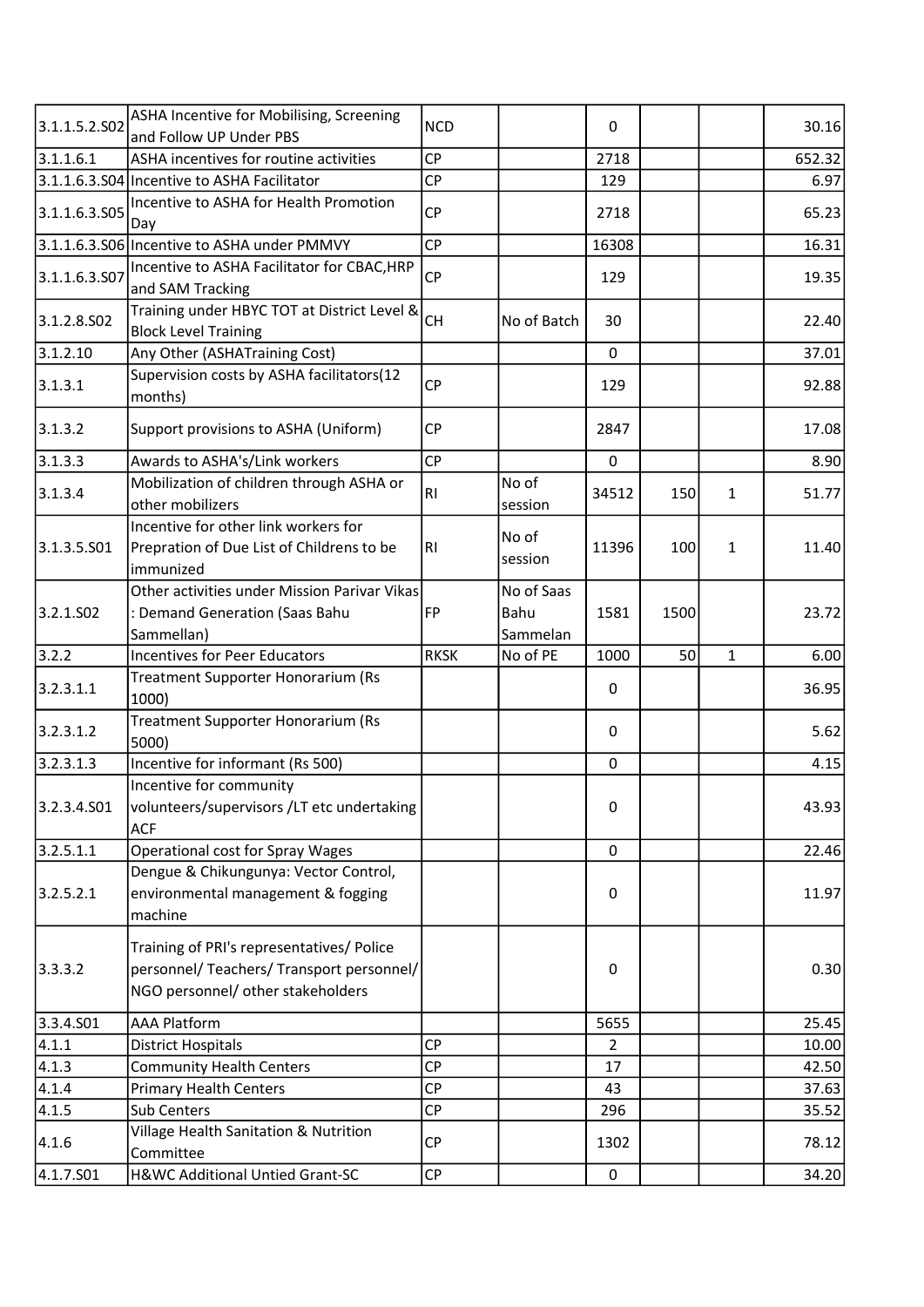| 4.1.7.502     | H&WC Additional Untied Grant-PHC                                                       | <b>CP</b>                   |                               | $\mathbf 0$    |       |              | 13.00  |
|---------------|----------------------------------------------------------------------------------------|-----------------------------|-------------------------------|----------------|-------|--------------|--------|
| 5.1.1.2.8     | Infrastructure strengthening of SC to<br>H&WC                                          | <b>CP</b>                   |                               | $\mathbf 0$    |       |              | 294.00 |
| 5.1.1.2.9     | Infrastructure strengthening of PHC to<br>H&WC                                         |                             |                               | $\mathbf{0}$   |       |              | 10.96  |
| 5.3.3         | Blood bank/ Blood storage/ Day care<br>centre for hemoglobinopathies                   | <b>BLOOD</b><br><b>CELL</b> |                               | $\mathbf 0$    |       |              | 2.50   |
| 5.3.9         | Safety Pits                                                                            | R <sub>l</sub>              | No.                           | 19             | 6000  | $\mathbf{1}$ | 1.14   |
| 5.3.14        | Civil Works under RNTCP                                                                | CD                          |                               | $\mathbf 0$    |       |              | 1.68   |
| 6.1.1.1.1     | MVA / EVA for Safe Abortion services                                                   | FP/CAC                      | No of MVA/<br><b>EVA kits</b> | 20             | 3000  |              | 0.60   |
| 6.1.1.2.3 S01 | Procurement Of Equipment for Skill Lab<br><b>Under SAANS at District Level</b>         | <b>CH</b>                   | No of<br>Equipment            | 1              |       |              | 2.50   |
| 6.1.1.2.3.502 | Procurement Of Hand held Pulse Oximeter<br>and nebulizer under SAANS at District Level | <b>CH</b>                   | No of<br>Equipment            | 68             |       |              | 6.12   |
|               | 6.1.1.2.4.S05 Procurement of Phototherepy for NBSU                                     | <b>CH</b>                   | No of<br>Equipment            | $\overline{4}$ | 65000 | $\mathbf{1}$ | 5.20   |
|               | 6.1.1.2.4.S06 Procurement of Radiant Warmer for NBSU                                   | <b>CH</b>                   | No of<br>Equipment            | 4              | 60000 | 1            | 9.60   |
| 6.1.1.3.1     | <b>NSV</b> kits                                                                        | FP                          |                               | $\overline{2}$ | 1000  |              | 0.02   |
| 6.1.1.3.5     | PPIUCD forceps                                                                         | FP                          | No of Kallys<br>forceps       | 10             | 1000  |              | 0.10   |
| 6.1.1.5.1     | Equipment for Mobile health teams                                                      | <b>RBSK</b>                 | No of teams                   | 30             | 5000  | 1            | 1.50   |
| 6.1.1.15.2    | <b>Equipment for IHIP</b>                                                              |                             |                               | 0              |       |              | 0.45   |
| 6.1.1.17.1    | Equipments                                                                             |                             |                               | $\mathbf 0$    |       |              | 0.05   |
| 6.1.1.18.1    | Procurement of Equipment                                                               |                             |                               | $\mathbf 0$    |       |              | 1.50   |
| 6.1.1.19.3    | Grant-in-aid for Vision Centre (PHC) (Govt.                                            |                             |                               | 0              |       |              | 1.00   |
| 6.1.1.21.4    | Non-recurring GIA: Machinery &<br>Equipment for CHC                                    |                             |                               | $\Omega$       |       |              | 2.50   |
| 6.1.1.23.4    | Non-recurring: Equipment at CHC NCD<br>clinic                                          |                             |                               | 0              |       |              | 8.00   |
| 6.1.2.3.1     | <b>MCR</b>                                                                             |                             |                               | 350            |       |              | 1.40   |
| 6.1.2.3.2     | Aids/Appliance                                                                         |                             |                               | 0              |       |              | 0.17   |
| 6.1.2.5.1     | Tablets; software for H&WC and ANM/<br><b>MPW</b>                                      | <b>CP</b>                   |                               | 0              |       |              | 3.70   |
| 6.1.2.6.1     | Procurement for Universal Screening of<br><b>NCDs</b>                                  |                             |                               | 0              |       |              | 88.80  |
| 6.1.3.1.3     | <b>Equipment Maintenance</b>                                                           |                             |                               | $\mathbf 0$    |       |              | 3.12   |
| 6.2.1.2       | Drugs for Safe Abortion (MMA)                                                          | FP/CAC                      | No of<br><b>Tablets</b>       | 300            |       |              | 0.04   |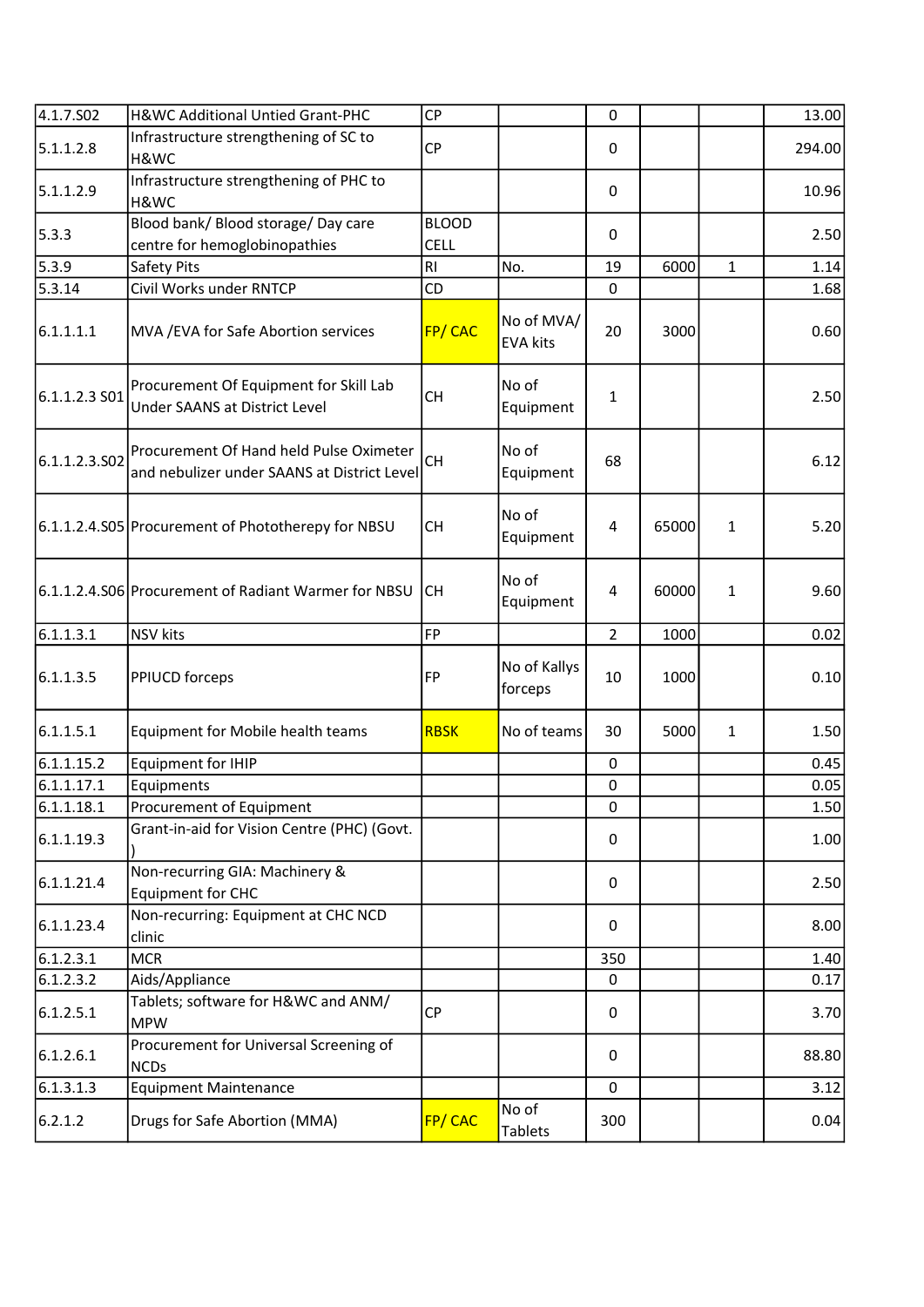| 6.2.1.7.5.S01 | Drugs & Consumables Normal Delivery L1<br>Facility                                             | MH             | No of<br>benificieries  | 4200        | 100  |              | 0.84  |
|---------------|------------------------------------------------------------------------------------------------|----------------|-------------------------|-------------|------|--------------|-------|
| 6.2.1.7.5.S02 | Drugs & Consumables Normal Delivery L2<br>Facility                                             | MH             | No of<br>benificieries  | 42100       | 200  | 1            | 16.84 |
| 6.2.1.7.5.S03 | Drugs & Consumables Normal Delivery L3<br>Facility                                             | MH             | No of<br>benificieries  | 7200        | 300  | 1            | 5.76  |
| 6.2.1.7.5.S04 | Drugs & Consumables Caesarean Delivery<br>L3 Facility                                          | MH             | No of<br>benificieries  | 400         | 1800 | $\mathbf{1}$ | 1.44  |
| 6.2.1.7.5.S08 | Drugs & Consumables Safe Dilivery Kit for<br>HIV infected Pregnant Women                       | MH             | No of<br>benificieries  | 25          | 1500 | 1            | 0.38  |
| 6.2.2.9       | AEFI kit under RI Program                                                                      | RI.            | No.                     | 90          | 200  | $\mathbf{1}$ | 0.18  |
| 6.2.3.1       | Nayi Pehl Kit                                                                                  | <b>FP</b>      | No of Nayi<br>Pahel Kit | 3810        | 220  |              | 8.38  |
| 6.2.5.1       | Medicine for Mobile health team                                                                | <b>RBSK</b>    | No of teams             | 30          | 5000 | $\mathbf{1}$ | 1.50  |
| 6.2.6.4       | Replenishment of ASHA HBNC kits                                                                | <b>CP</b>      |                         | 2203        |      |              | 3.30  |
| 6.2.8.1       | Red/Black plastic bags et                                                                      | R <sub>l</sub> | No of<br>session        | 43140       | 10   | 1            | 4.31  |
| 6.2.8.2       | Bleach/Hypochlorite solution/ Twin bucket<br>and hub cutter                                    | RI.            |                         | 20          |      |              | 0.30  |
| 6.2.9.1       | AYUSH drugs for DH / CHC / PHC                                                                 | <b>AYUSH</b>   |                         | 35          |      |              | 17.50 |
| 6.2.12.1      | Chloroquine phosphate tablets                                                                  |                |                         | 0           |      |              | 0.80  |
| 6.2.12.2      | Primaquine tablets 2.5 mg                                                                      |                |                         | $\mathbf 0$ |      |              | 0.40  |
| 6.2.12.3      | Primaquine tablets 7.5 mg                                                                      |                |                         | $\mathbf 0$ |      |              | 0.80  |
| 6.2.12.10     | Pyrethrum extract 2% for spare spray                                                           |                |                         | $\mathbf 0$ |      |              | 2.71  |
| 6.2.13.1      | Supportive drugs, lab. Reagents                                                                |                |                         | $\mathbf 0$ |      |              | 0.68  |
| 6.2.14.1      | <b>Laboratory Materials</b>                                                                    |                |                         | 0           |      |              | 21.43 |
| 6.2.14.2      | Procurement of Drugs                                                                           |                |                         | $\pmb{0}$   |      |              | 11.08 |
| 6.2.15.1      | Assistance for<br>consumables/drugs/medicines to the<br>Govt./District Hospital for Cat sx etc | <b>NCD</b>     |                         | 0           |      |              | 16.72 |
| 6.2.18.1      | Procurement of medicine & consumables<br>for TCC under NTCP                                    |                |                         | 0           |      |              | 2.00  |
| 6.2.19.1      | Drugs & supplies for District NCD Clinic                                                       |                |                         | 0           |      |              | 12.00 |
| 6.2.19.3      | Drugs & supplies for CHC NCD Clinic                                                            |                |                         | 0           |      |              | 28.00 |
| 6.2.19.4      | Drugs & supplies for PHC level                                                                 |                |                         | 0           |      |              | 13.75 |
| 6.2.19.5      | Drugs & supplies for Sub-Centre level                                                          |                |                         | $\mathbf 0$ |      |              | 46.25 |
| 6.2.19.6      | Drugs & supplies for Universal Screening of<br><b>NCDs</b>                                     |                |                         | 0           |      |              | 51.80 |
| 6.2.22.1      | Cost of Lab recurring expences for H & WC                                                      | CP             |                         | 0           |      |              | 42.00 |
| 6.2.22.2      | Lab strengthening of SHC - HWC -                                                               | <b>CP</b>      |                         | $\mathbf 0$ |      |              | 4.00  |
| 6.4.3.S01     | Free Diagnostics for Pregnant women<br>under JSSK - USG on PPP for PMSMA                       | MH             | No of USG               | 1100        | 300  | $\mathbf{1}$ | 3.30  |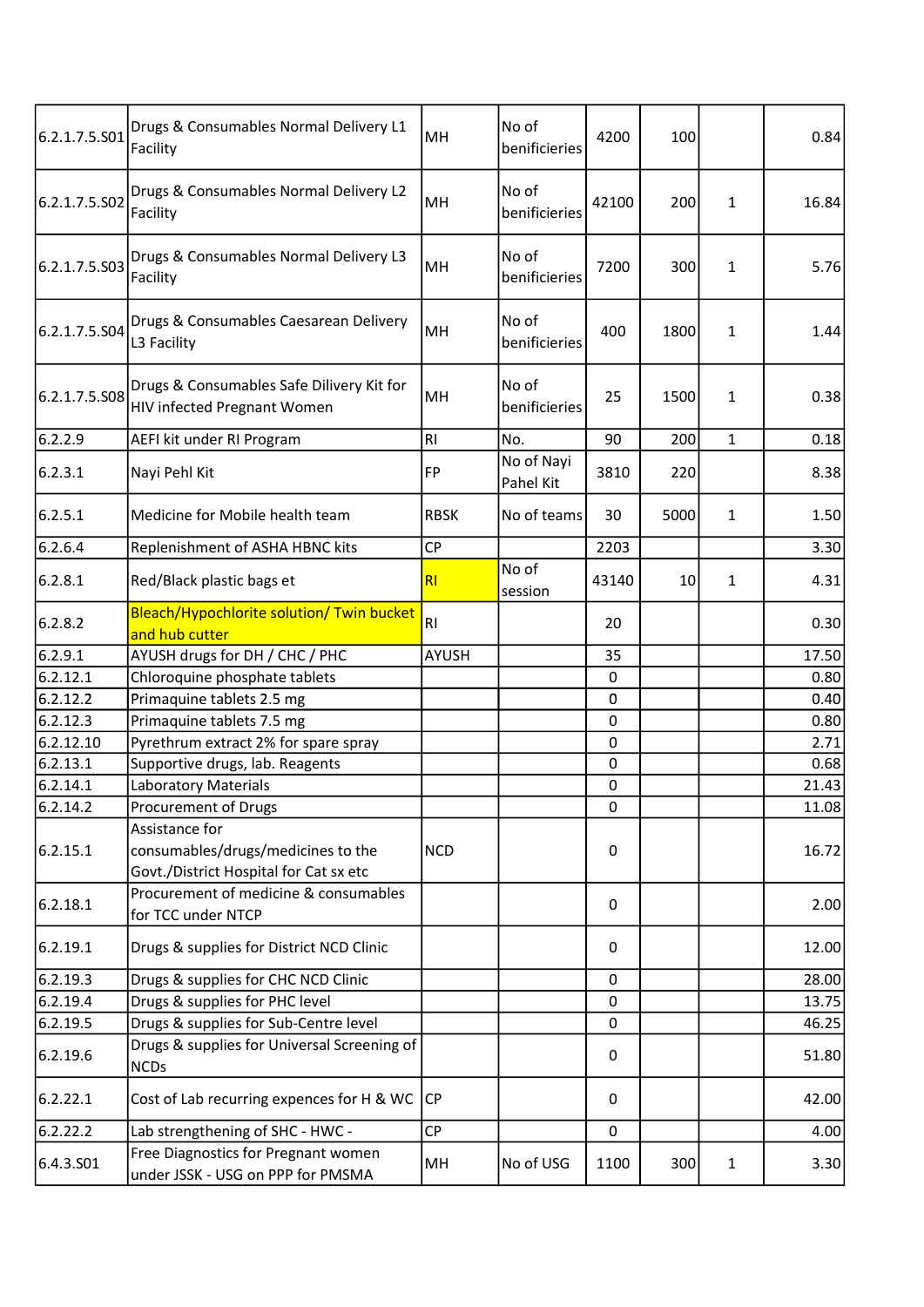| 6.4.3.SO <sub>2</sub> | Free Diagnostics for Pregnant women<br>under JSSK- AVD for for HIV & Syphilis at<br><b>VHNDs</b> | MH           | No of AVD              | 221            | 25   | 1            | 5.75   |
|-----------------------|--------------------------------------------------------------------------------------------------|--------------|------------------------|----------------|------|--------------|--------|
| 6.4.3.503             | Free Diagnostics for Pregnant women<br>under JSSK-MH                                             | <b>MH</b>    | No of<br>benificieries | 90000          | 200  | $\mathbf{1}$ | 28.80  |
| 6.4.4                 | Free Diagnostics for Sick infants under JSSK CH                                                  |              | No of units            | $\mathbf{1}$   |      |              | 1.20   |
| 7.5.2                 | Any Other                                                                                        |              |                        | $\mathbf 0$    |      |              | 7.39   |
| 8.1.1.1               | <b>ANMs</b>                                                                                      | MH           |                        | 312            |      |              | 609.96 |
| 8.1.1.2.501           | Staff Nurses-100 Beded MCH Wing                                                                  | MH           |                        | 31             |      |              | 74.63  |
| 8.1.1.2.S05           | <b>Staff Nurses-MH</b>                                                                           | MH           |                        | 146            |      |              | 449.13 |
| 8.1.1.2.S11           | Staff Nurse - HWC                                                                                | CP           |                        | 0              |      |              | 55.44  |
| 8.1.1.5.501           | Laboratory Technicians -100 Beded MCH<br>Wing                                                    | MH           |                        | 6              |      |              | 12.38  |
| 8.1.1.5.502           | Laboratory Technicians -HR                                                                       |              |                        | 3              |      |              | 7.66   |
| 8.1.1.5.504           | Laboratory Technicians - RNTCP                                                                   |              |                        | $\mathbf 0$    |      |              | 77.51  |
| 8.1.1.6.505           | OT Technician                                                                                    | <b>MH</b>    |                        | 3              |      |              | 7.56   |
| 8.1.1.6.506           | OT Technician-MCH Wing                                                                           | <b>MH</b>    |                        | 2              |      |              | 3.95   |
| 8.1.1.9               | Radiographer/X-ray technician                                                                    |              |                        | 3              |      |              | 2.53   |
| 8.1.1.10.S02          | Physiotherapist/ Occupational Therapist-<br><b>CD-NLEP</b>                                       | CD           |                        | 0              |      |              | 4.40   |
| 8.1.1.12              | Others (Para Medical Worker)-NLEP                                                                | CD           |                        | $\mathbf 0$    |      |              | 55.08  |
| 8.1.2.1.S01           | Obstetricians and Gynaecologists -100<br><b>Beded MCH Wing</b>                                   | MH           |                        | 3              |      |              | 37.44  |
| 8.1.2.1.S04           | Obstetricians and Gynaecologists -MH                                                             | MH           |                        | 3              |      |              | 36.00  |
| 8.1.2.2.501           | Paediatricians- 100 Beded MCH Wing                                                               | MH           |                        | 3              |      |              | 29.52  |
| 8.1.2.3.502           | Anaesthetists -100 Beded MCH Wing                                                                | MH           |                        | 3              |      |              | 21.60  |
| 8.1.2.3.505           | Anaesthetists - MH                                                                               | MH           |                        | $\mathbf{1}$   |      |              | 7.20   |
| 8.1.2.4.501           | Surgeons- UPHSSP                                                                                 | <b>HS</b>    |                        | $\pmb{0}$      |      |              | 15.25  |
| 8.1.2.5.501           | Radiologists-100 Beded MCH Wing                                                                  | MH           |                        | $\mathbf{1}$   |      |              | 7.80   |
| 8.1.2.6.501           | Pathologists/Haemotologists-100 Beded<br><b>MCH Wing</b>                                         | MH           |                        | $\mathbf{1}$   |      |              | 15.12  |
| 8.1.2.6.504           | Pathologists/ Haemotologists- UPHSSP                                                             | <b>HS</b>    |                        | 0              |      |              | 15.25  |
| 8.1.3.3.502           | <b>Orthopaedics - UPHSSP</b>                                                                     | <b>HS</b>    |                        | $\mathbf 0$    |      |              | 16.77  |
| 8.1.3.4.502           | ENT-UPHSSP                                                                                       | <b>HS</b>    |                        | $\pmb{0}$      |      |              | 29.11  |
| 8.1.3.5.502           | Ophthalmologists-UPHSSP                                                                          | <b>HS</b>    |                        | $\overline{0}$ |      |              | 14.55  |
| 8.1.3.10.S01          | FRU Operationalization for Gynae &<br>anesthetist specialist on call from govt<br>sector         | MH           | No of C-<br>section    | 6              | 3000 | $\mathbf{1}$ | 0.18   |
| 8.1.3.10.S02          | FRU Operationalization Gynecologists<br>specialist on call from pvt sector                       | MH           | No of C-<br>section    | 3              | 4500 | $\mathbf{1}$ | 0.14   |
| 8.1.3.10.S03          | FRU Operationalization anesthetist<br>specialist on call for from pvt sector                     | MH           | No of C-<br>section    | 3              | 3000 | $\mathbf{1}$ | 0.09   |
| 8.1.4.1.S01           | Dental Surgeons- DH & CHC                                                                        |              |                        | $\overline{2}$ |      |              | 13.49  |
| 8.1.5.503             | Medical Officers -MH                                                                             | MH           |                        | 3              |      |              | 20.28  |
| 8.1.5.S04             | <b>Medical Officers - UPHSSP</b>                                                                 | HS           |                        | $\mathbf 0$    |      |              | 9.70   |
| 8.1.6.1               | <b>AYUSH MOs</b>                                                                                 | <b>AYUSH</b> |                        | 35             |      |              | 169.22 |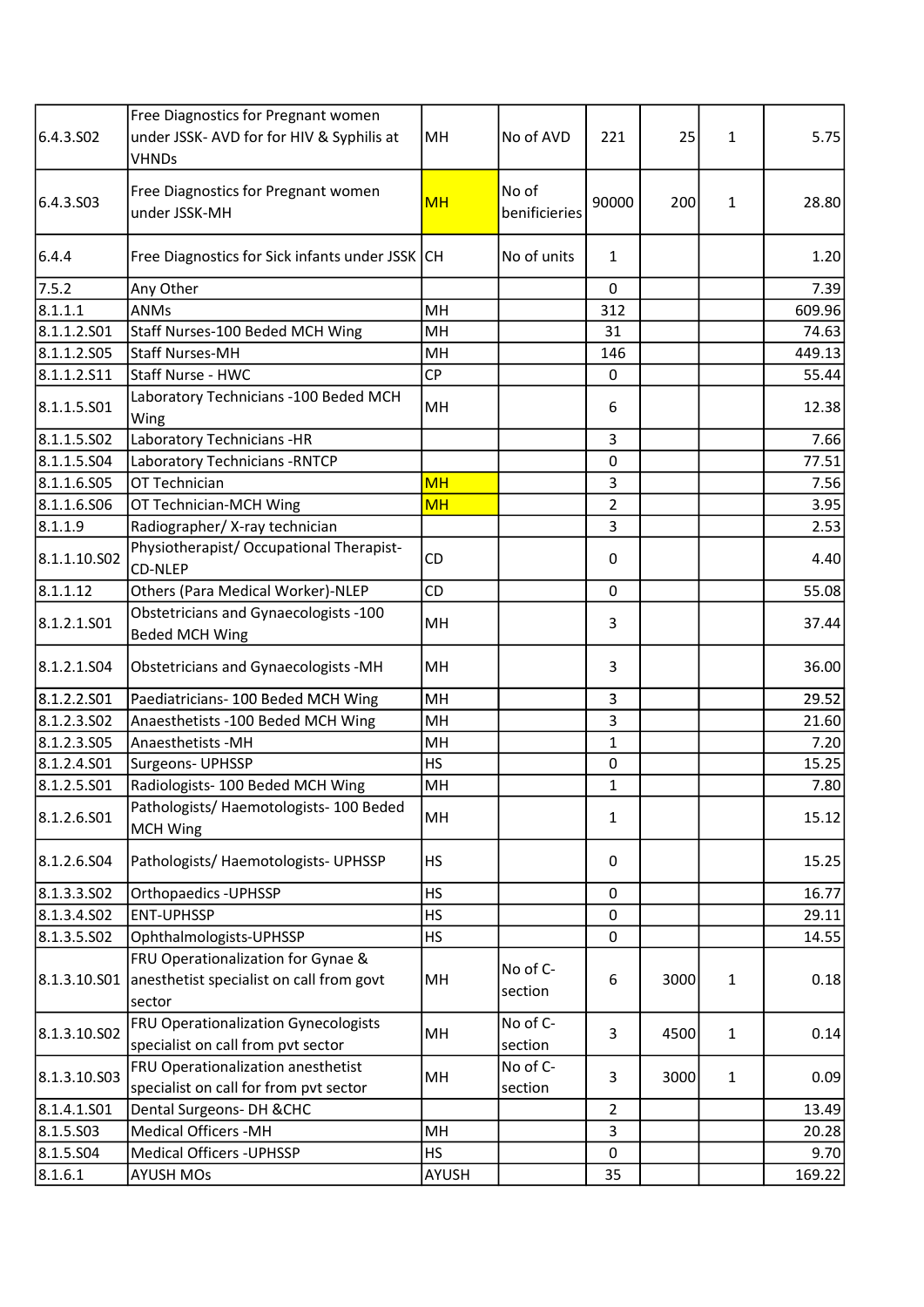| 8.1.6.2                   | Pharmacist - AYUSH                                                        | AYUSH          |                    | $\mathbf{1}$   |     | 2.08   |
|---------------------------|---------------------------------------------------------------------------|----------------|--------------------|----------------|-----|--------|
| 8.1.7.1.1                 | MOs-AYUSH                                                                 | <b>RBSK</b>    |                    | 48             |     | 199.21 |
| 8.1.7.1.2.S01 MOs- MBBS   |                                                                           | <b>RBSK</b>    |                    | $\mathbf{1}$   |     | 6.99   |
|                           | 8.1.7.1.2.S02 MOs-Dental MO/ BDS                                          | <b>RBSK</b>    |                    | 11             |     | 74.76  |
| 8.1.7.1.3                 | <b>Staff Nurse</b>                                                        | <b>RBSK</b>    |                    | 12             |     | 38.45  |
| 8.1.7.1.4                 | <b>ANM</b>                                                                | <b>RBSK</b>    |                    | 18             |     | 36.33  |
|                           | 8.1.7.1.5.S01 Para Medical Worker                                         | <b>RBSK</b>    |                    | 28             |     | 64.59  |
| 8.1.7.1.5.S02 Pharmacists |                                                                           | <b>RBSK</b>    |                    | $\overline{2}$ |     | 3.50   |
| 8.1.8.1                   | <b>Medical Officers</b>                                                   | <b>CH</b>      |                    | $\mathbf{1}$   |     | $5.40$ |
| 8.1.8.2                   | <b>Staff Nurse</b>                                                        | <b>CH</b>      |                    | 4              |     | 11.89  |
| 8.1.8.3                   | Cook cum caretaker                                                        | <b>CH</b>      |                    | $\overline{2}$ |     | 2.60   |
| 8.1.8.5                   | Feeding demonstrator for NRC                                              | <b>CH</b>      |                    | $\mathbf{1}$   |     | 3.04   |
| 8.1.9.1                   | Paediatrician                                                             | <b>CH</b>      |                    | 3              |     | 75.00  |
| 8.1.9.3.501               | Staff Nurse - SNCU/KMC                                                    | <b>CH</b>      |                    | 12             |     | 30.98  |
| 8.1.9.3.502               | Staff Nurse -NBSU                                                         | <b>CH</b>      |                    | 15             |     | 37.17  |
|                           | Others- SNCU Staff (Ward Aaya/ Cleaner/                                   |                |                    |                |     |        |
| 8.1.9.6.502               | Security Guard)                                                           | <b>CH</b>      |                    | 9              |     | 12.43  |
| 8.1.9.6.503               | Others- SNCU Staff DEO                                                    | <b>CH</b>      |                    | $\mathbf{1}$   |     | 2.14   |
| 8.1.12.1                  | Mid-level Service Provider                                                | <b>CP</b>      |                    | 0              |     | 287.47 |
|                           | Performance incentive for Mid-level                                       |                |                    |                |     |        |
| 8.1.12.2                  | service providers                                                         | <b>CP</b>      |                    | 0              |     | 162.00 |
|                           | 8.1.13.1.S02 Counsellor -RKSK                                             | <b>RKSK</b>    |                    | 17             |     | 42.17  |
|                           | 8.1.13.1.S03 Counsellor -RMNCHA-FW                                        | <b>FP</b>      | No of<br>Councelor | 9              |     | 18.44  |
| 8.1.13.5                  | Audiometrician/ Audiologist-NCD-NPPCD                                     | <b>NCD</b>     |                    | 0              |     | 3.78   |
| 8.1.13.10                 | TBHV-CD-RNTCP                                                             | CD             |                    | 0              |     | 7.42   |
| 8.1.13.18                 | Audiometrics Asstt.NCD-NPPCD                                              | <b>NCD</b>     |                    | 0              |     | 2.13   |
| 8.1.13.19                 | Instructor for Hearing Imapired Children-<br>NCD-NPPCD                    | <b>NCD</b>     |                    | 0              |     | 1.53   |
| 8.1.13.22.S02 Cook UPHSSP |                                                                           | <b>DHS</b>     |                    | 0              |     | 1.31   |
|                           | 8.1.13.22.S04 Lab Technician UPHSSP                                       | <b>DHS</b>     |                    | 0              |     | 6.52   |
|                           | 8.1.13.22.S05 Optometrist UPHSSP                                          | <b>DHS</b>     |                    | 0              |     | 2.17   |
|                           | 8.1.13.22.S0dOT Technician UPHSSP                                         | <b>DHS</b>     |                    | 0              |     | 4.35   |
|                           | 8.1.13.22.S07 Rogi Sahayata Kendra Manager                                | QA             |                    | $\overline{2}$ |     | 5.32   |
|                           | 8.1.13.22.S09 Staff Nurse UPHSSP                                          | <b>DHS</b>     |                    | 0              |     | 74.11  |
|                           | 8.1.13.22.S10X-Ray Technician UPHSSP                                      | <b>DHS</b>     |                    | 0              |     | 6.52   |
|                           | 8.1.13.22.S12 Physiotherapist UPHSSP                                      | <b>DHS</b>     |                    | 0              |     | 5.18   |
|                           | 8.1.13.22.S13 Rogi Sahayata Kendra Operator                               | QA             |                    | $\overline{2}$ |     | 2.95   |
|                           | 8.1.13.22.S14 Ward Aaya/Boy UPHSSP                                        | <b>DHS</b>     |                    | 0              |     | 2.62   |
|                           | 8.1.13.22.S1dCSSD Technician UPHSSP                                       | <b>DHS</b>     |                    | 0              |     | 2.17   |
|                           | 8.1.13.22.S17 Audiometric Assistant- UPHSSP                               | <b>DHS</b>     |                    | 0              |     | 2.42   |
|                           | 8.1.16.2.S01 Cold Chain Handlers                                          | R <sub>1</sub> |                    | 0              |     | 2.01   |
|                           | 8.1.16.6.S02 Data Entry Operator CD-RCP                                   | CD             |                    | 0              |     | 0.25   |
| 8.1.16.7.S05 Cleaner -NRC |                                                                           | <b>CH</b>      |                    | $\mathbf{1}$   |     | 1.44   |
| 8.4.7                     | Incentive to provider for PPIUCD services<br>@Rs 150 per PPIUCD insertion | <b>FP</b>      | No of Clints       | 5680           | 150 | 8.52   |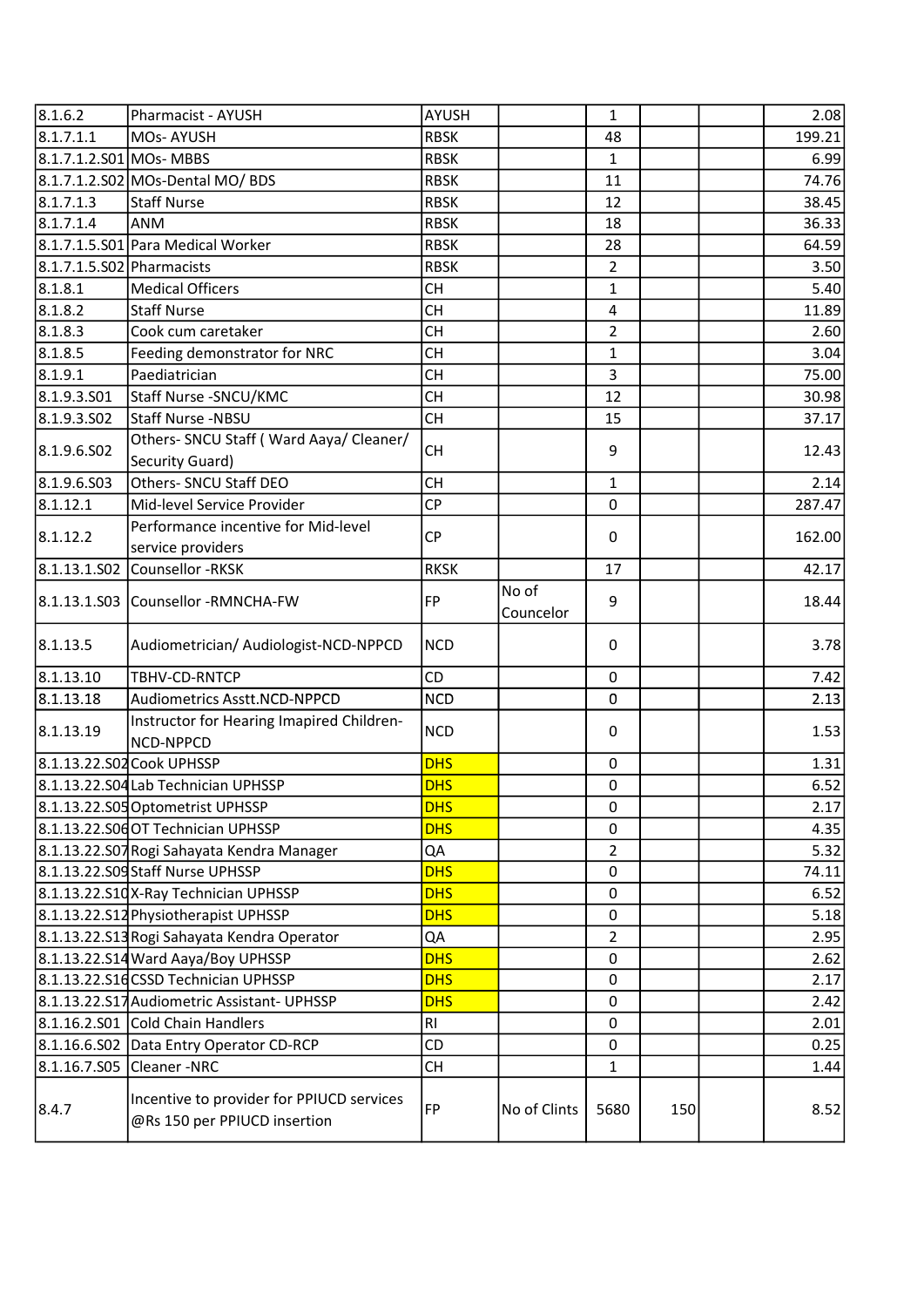| 8.4.8        | Incentive to provider for PAIUCD Services<br>@Rs 150 per PAIUCD insertion                     | FP             | No of Clints            | 178            | 150    |              | 0.27   |
|--------------|-----------------------------------------------------------------------------------------------|----------------|-------------------------|----------------|--------|--------------|--------|
| 8.4.9        | Team based incentives for Health &<br>Wellness Centers (H&WC Sub Center)                      | <b>CP</b>      |                         | 0              |        |              | 118.80 |
| 8.4.10       | Team based incentives for Health &<br>Wellness Centers (H&WC PHC)                             | <b>CP</b>      |                         | $\mathbf 0$    |        |              | 35.00  |
| 8.4.12.501   | HRP identification and follow up for ANM                                                      | MH             | No of HRP               | 2000           | 200    | $\mathbf{1}$ | 4.00   |
| 8.4.12.503   | Performance based Incentives to RMNCHA<br><b>Counselors in Family Planning</b>                | FP             | No of Clints            | 396            | 50     |              | 0.20   |
| 8.4.12.S04   | RI Cold chain handlers incentive                                                              | R <sub>l</sub> | <b>No</b>               | 20             | 2400   | 12           | 5.76   |
| 9.1.6.1      | Development/ translation and duplication<br>of training materials                             | <b>CH</b>      | No of<br>Module         | 840            | 100    | 1            | 0.84   |
| 9.2.2.S05    | <b>Nurse Mentor</b>                                                                           | <b>MH</b>      |                         | $\overline{4}$ |        |              | 23.48  |
| 9.2.3.S03    | Incentive for Program Coordination to<br>(HoD OBG/Principal)                                  | MH             |                         | $\mathbf 0$    |        |              |        |
| 9.5.1.6      | Training of Staff Nurses/ANMs / LHVs in<br><b>SBA</b>                                         | <b>MH</b>      |                         | 5              |        |              | 7.51   |
| 9.5.2.2.S01  | <b>State and District Lanch of SAANS</b>                                                      | <b>CH</b>      | No.                     | $\mathbf{1}$   |        |              | 0.50   |
| 9.5.2.2.SO2  | State and District Planning and Review<br>Meeting of SAANS                                    | <b>CH</b>      | No.                     | 1              |        |              | 0.20   |
| 9.5.2.19     | Orientation on National Deworming Day                                                         | <b>RKSK</b>    |                         | $\overline{2}$ |        |              | 3.85   |
| 9.5.2.24.S02 | <b>District Training of SAANS</b>                                                             | CH             |                         | 16             |        |              | 5.31   |
| 9.5.2.25.S01 | One day Orientation Training for IDCF                                                         | <b>CH</b>      | No of<br>district       | $\mathbf{1}$   | 150000 | $\mathbf{1}$ | 1.50   |
| 9.5.3.1.S01  | Qtr.Review/orientation meeting at Block<br>Level for ANM of 57 MPV Districts                  | FP             | No of<br>Meetings       | 15             | 3000   |              | 1.80   |
| 9.5.3.1.S03  | District Level One Day Orientation of newly<br>recruited ANM/SN ON Family Planning<br>Schemes | FP             | No of<br>Meetings       | 1              | 3000   |              | 0.03   |
| 9.5.3.2.SO2  | <b>District Level Dissemination Workshop</b>                                                  | FP             | No of<br>workshops      | $\mathbf{1}$   | 10000  |              | 0.10   |
| 9.5.3.22     | Training of Medical officers (Injectible<br><b>Contraceptive Trainings)</b>                   | <b>FP</b>      | No of<br><b>Batches</b> | $\mathbf{1}$   | 22800  |              | 0.23   |
| 9.5.3.23     | Training of AYUSH doctors (Injectible<br>Contraceptive Trainings)                             | <b>FP</b>      | No of<br><b>Batches</b> | $\mathbf{1}$   | 22800  |              | 0.23   |
| 9.5.3.24     | Training of Nurses (Staff Nurse/LHV/ANM)<br>(Injectible Contraceptive Trainings)              | FP             | No of<br><b>Batches</b> | 10             | 35800  |              | 3.58   |
| 9.5.4.4      | AFHS training of ANM/LHV/MPW                                                                  | <b>RKSK</b>    | No of Batch             | $\mathbf{1}$   | 91905  | 1            | 0.92   |
| 9.5.4.10     |                                                                                               |                |                         |                |        |              |        |
|              | WIFS trainings (Block)                                                                        | <b>RKSK</b>    | No of Batch             | 16             | 3000   | 1            | 0.48   |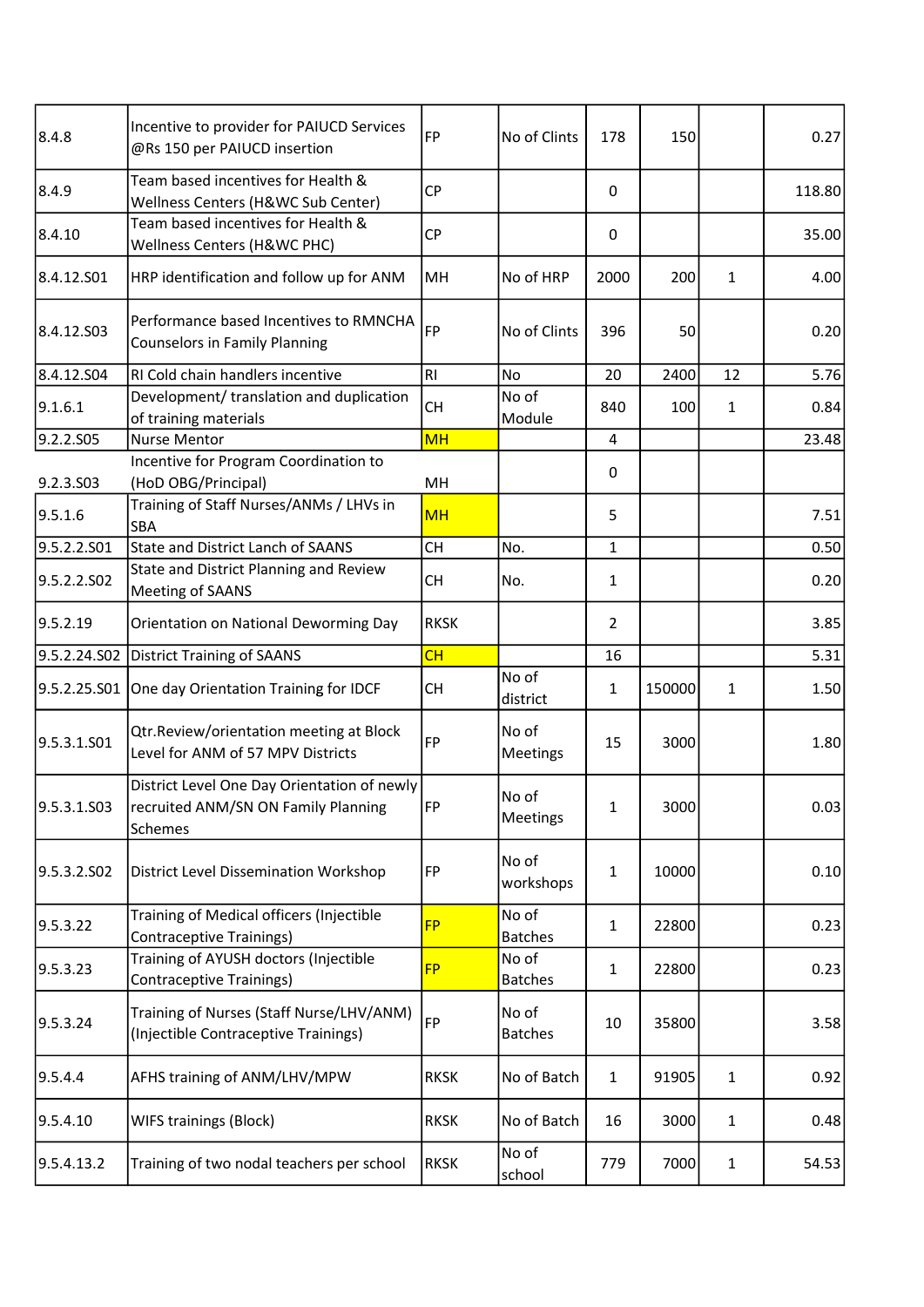| 9.5.4.13.3    | Any other (please specify) Anemia Free<br>Adolcent event at Inter Collages            | <b>RKSK</b> | No of event    | 32             | 5000  | 1            | 1.60  |
|---------------|---------------------------------------------------------------------------------------|-------------|----------------|----------------|-------|--------------|-------|
| 9.5.5.1       | RBSK Training - Training of Mobile health<br>team - technical and managerial (5 days) | <b>RBSK</b> | No of batch    | 4              | 15450 | 1            | 0.62  |
| 9.5.7.4       | Any Other Training NPPCD                                                              | <b>NCD</b>  |                | 0              |       |              | 3.50  |
| 9.5.10.1.S01  | Training under Immunisation-Data Handler RI                                           |             |                | 0              |       |              | 0.08  |
| 9.5.10.1.S04  | Training under Immunisation-CCH                                                       | R1          |                | 0              |       |              | 0.67  |
| 9.5.11.7      | ASHA & MPWs, AWW & Community<br>volunteers (1 day)                                    | <b>CD</b>   |                | 0              |       |              | 0.17  |
| 9.5.12.1      | Training / Capacity Building (Malaria)                                                | <b>CD</b>   |                | 0              |       |              | 1.12  |
| 9.5.14.1      | <b>Trainings under RNTCP</b>                                                          | CD          |                | 0              |       |              | 3.70  |
| 9.5.14.2      | <b>CME</b> (Medical Colleges)                                                         | CD          |                | 0              |       |              | 1.60  |
| 9.5.17.1      | Training of doctors and staff at DH Level<br>under NPHCE                              | <b>NCD</b>  |                | 0              |       |              | 0.80  |
| 9.5.18.1.1    | Orientation of Stakeholder organizations                                              | <b>NCD</b>  |                | 0              |       |              | 0.40  |
| 9.5.18.1.2    | Training of Health Professionals                                                      | <b>NCD</b>  |                | 0              |       |              | 0.40  |
| 9.5.18.1.3    | <b>Orientation of Law Enforcers</b>                                                   | <b>NCD</b>  |                | 0              |       |              | 0.60  |
| 9.5.18.1.4    | Other Trainings/Orientations - sessions<br>incorporated in other's training           | <b>NCD</b>  |                | 0              |       |              | 1.30  |
| 9.5.19.2      | District NCD Cell                                                                     | <b>NCD</b>  |                | 0              |       |              | 3.00  |
| 9.5.19.3      | Training for Universal Screening for NCDs                                             | <b>NCD</b>  |                | 0              |       |              | 36.54 |
| 9.5.25.3      | Kayakalp Trainings                                                                    | QA          | Batch          | $\mathbf{1}$   | 33000 | $\mathbf 1$  | 0.33  |
| 9.5.26.2      | Training cum review meeting for HMIS &<br><b>MCTS at District level</b>               | MIS         |                | 0              |       |              | 0.69  |
| 9.5.26.3      | Training cum review meeting for HMIS &<br><b>MCTS at Block level</b>                  | <b>MIS</b>  |                | 0              |       |              | 2.27  |
| 9.5.27.1      | Bridge Course/ training on the Standard<br><b>Treatment Protocols</b>                 | Nursing     |                | 0              |       |              | 38.76 |
| 9.5.27.4.S01  | Cost of Yoga Sessions                                                                 | <b>CP</b>   |                | 0              |       |              | 8.70  |
| 9.5.29.13.SO4 | Scaling up Nurse Mentoring Program<br>Allowances                                      | MH          |                | 4              |       |              | 1.56  |
| 9.5.29.13.SO4 | Scaling up Nurse Mentoring Program<br>Honorarium                                      | MH          |                | 11             |       |              | 6.60  |
| 9.5.29.13.SO4 | Scaling up Nurse Mentoring Program<br>Yearly TA DA                                    | MH          |                | 11             |       |              | 0.33  |
| 9.5.29.13.504 | Scaling up Nurse Mentoring Program<br>Register                                        | MH          |                | 11             |       |              | 0.03  |
| 9.5.29.13.SO  | Scaling up Nurse Mentoring Program Mini<br>Skill Lab                                  | MH          |                | 3              |       |              | 3.00  |
| 10.1.1        | Maternal Death Review (both in<br>institutions and community)                         | MH          | No of<br>CBMDR | 95             | 600   | $\mathbf{1}$ | 0.57  |
| 11.3          | Targeting Naturally Occurring Gathering of<br>People/Health Mela                      |             |                | $\overline{2}$ |       |              | 13.00 |
| 11.5.1        | Media Mix of Mid Media/ Mass Media                                                    | <b>IEC</b>  |                | $\overline{2}$ |       |              | 1.70  |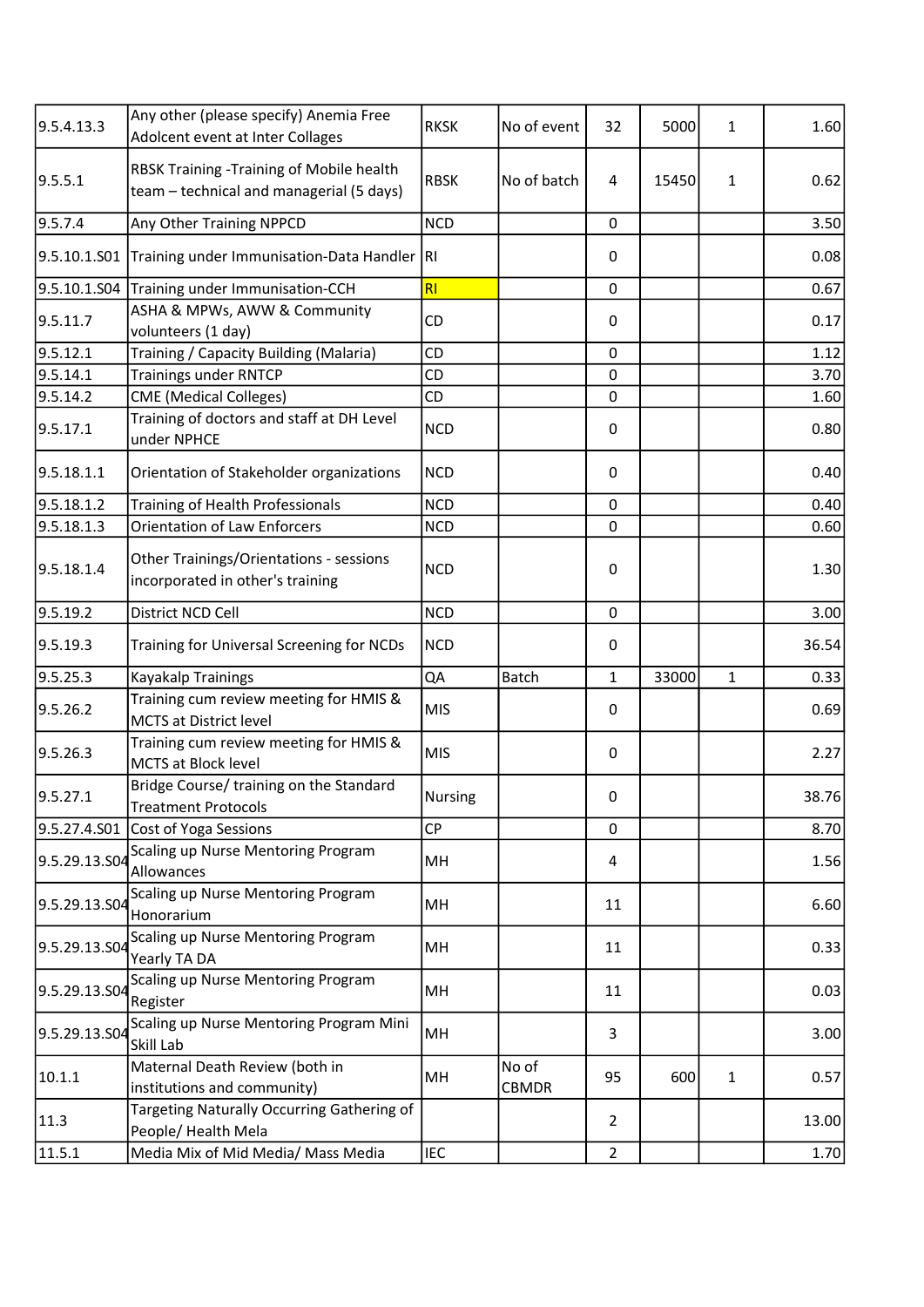| 11.5.4.502  | <b>Celebration of New Born Care Week</b>                                                           | <b>CH</b>                   | No of<br>district  | 1            | 50000           | $\mathbf{1}$ | 0.50  |
|-------------|----------------------------------------------------------------------------------------------------|-----------------------------|--------------------|--------------|-----------------|--------------|-------|
| 11.5.4.S03  | <b>Celebration of Breastfeeding Week</b>                                                           | <b>CH</b>                   | No of<br>district  | $\mathbf{1}$ | 40000           | 1            | 0.40  |
| 11.5.4.S05  | District Level IEC/BCC Activity Under<br><b>SAANS</b>                                              | <b>CH</b>                   | No.                | $\mathbf{1}$ | 200000          |              | 2.00  |
| 11.6.3      | IEC & promotional activities for World<br>Population Day celebration                               | <b>IEC/FP</b>               | No of<br>events    | 16           |                 |              | 2.15  |
| 11.6.4      | IEC & promotional activities for Vasectomy<br>Fortnight celebration                                | <b>IEC/FP</b>               | No of<br>events    | 16           |                 |              | 1.55  |
| 11.8.2      | Any other IEC/BCC activities (Wall Painting<br>Banner & Poster)                                    | <b>IEC</b>                  |                    | 0            |                 |              | 3.52  |
| 11.9.1.501  | Creating awareness on declining sex ratio<br>issue (PNDT)- Block Level                             | <b>IEC/PNDT</b>             | No of<br>Events    | 11           | 10000           |              | 1.10  |
| 11.9.1.S02  | Creating awareness on declining sex ratio<br>issue (PNDT)- District Level                          | <b>IEC/PNDT</b>             | No of<br>Events    | $\mathbf{1}$ | 25000           |              | 0.25  |
| 11.10.1.S01 | Donor Refreshment amount                                                                           | <b>BLOOD</b><br><b>CELL</b> | No of<br>donation  | 0            | 25              | 1            | 0.13  |
| 11.10.1.S02 | <b>Blood donation Camp</b>                                                                         | <b>BLOOD</b><br><b>CELL</b> | No of camp         | $\mathbf 0$  | 2500            | $\mathbf{1}$ | 0.23  |
| 11.10.1.503 | Travel & Communication Expenses for BB<br><b>Counselors PRO BCTV</b>                               | <b>BLOOD</b><br>CELL        |                    | $\mathbf{0}$ |                 |              | 0.18  |
| 11.11.1     | <b>IEC for NPPCD</b>                                                                               | <b>IEC</b>                  |                    | $\mathbf 0$  |                 |              | 0.50  |
| 11.14.1     | Health Education & Publicity for NIDDCP                                                            | <b>IEC</b>                  |                    | 0            |                 |              | 0.26  |
| 11.15.1     | IEC/BCC for Malaria                                                                                | <b>IEC</b>                  |                    | $\mathbf 0$  |                 |              | 1.00  |
| 11.15.2     | IEC/BCC for Social mobilization (Dengue<br>and Chikungunya)                                        | <b>IEC</b>                  |                    | 0            |                 |              | 0.20  |
| 11.16.1     | IEC/BCC: Mass media, Outdoor media,<br>Rural media, Advocacy media for NLEP                        | CD                          |                    | $\mathbf 0$  |                 |              | 0.98  |
| 11.17.1     | ACSM (State & district)                                                                            | <b>IEC</b>                  |                    | $\mathbf 0$  |                 |              | 8.87  |
| 11.19.1     | Translation of IEC material and distribution IEC                                                   |                             |                    | $\mathbf 0$  |                 |              | 0.50  |
| 11.20.2     | Celebration of days-ie International Day for<br>older persons                                      | <b>IEC</b>                  |                    | 0            |                 |              | 1.00  |
| 11.21.1     | IEC/SBCC for NTCP                                                                                  | <b>IEC</b>                  |                    | $\mathbf 0$  |                 |              | 1.50  |
| 11.22.2     | IEC/BCC for District NCD Cell                                                                      | <b>IEC</b>                  |                    | $\mathbf 0$  |                 |              | 0.50  |
| 11.24.1     | IEC activities for Health & Wellness centre<br>(H&WC)                                              | <b>IEC</b>                  |                    | 0            |                 |              | 33.00 |
| 11.24.3.4   | State-level IEC Campaigns/Other IEC<br>Campaigns                                                   | <b>IEC</b>                  |                    | 21           |                 |              | 2.95  |
| 11.24.4.1   | IEC/BCC under NRCP: Rabies Awareness<br>and DO'S and Don'ts in the event of Animal<br><b>Bites</b> |                             |                    | 0            |                 |              | 4.37  |
| 12.1.1      | Printing of MDR formats                                                                            | MH                          |                    | 190          |                 |              | 0.06  |
| 12.1.2      | Printing of MCP cards, safe motherhood<br>booklets etc.                                            | MH                          | No of cards        | #####        | 17              | $\mathbf{1}$ | 20.20 |
| 12.1.3      | Printing of labor room registers and<br>casesheets/ LaQshya related printing                       | MH                          | No of<br>casesheet | 59000        | 10 <sup>1</sup> | $\mathbf{1}$ | 5.90  |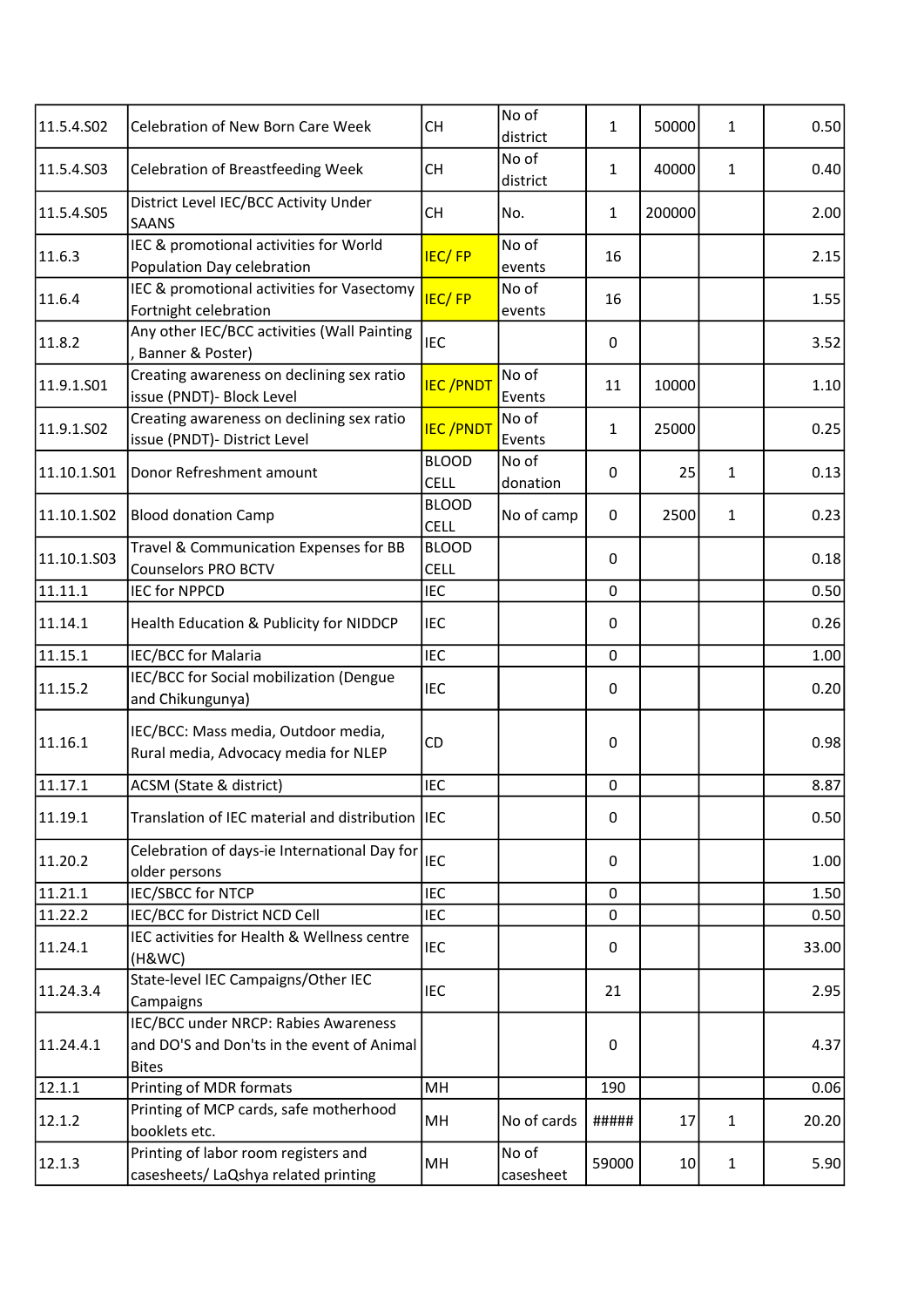| 12.1.5                                                                                                                                                                                                                                   | Any other (Printing of CAC Format)                                                                                                                   | FP/CAC         | No of<br>formats     | 225            |        |              | 0.34  |
|------------------------------------------------------------------------------------------------------------------------------------------------------------------------------------------------------------------------------------------|------------------------------------------------------------------------------------------------------------------------------------------------------|----------------|----------------------|----------------|--------|--------------|-------|
| 12.2.4                                                                                                                                                                                                                                   | Printing of Child Death Review formats                                                                                                               | <b>CH</b>      |                      | 33260          |        |              | 0.17  |
|                                                                                                                                                                                                                                          | Printing of compliance cards and reporting<br>formats for National Iron Plus Initiative-for<br>6-59 months age group and for 5-10 years<br>age group | CH             | No of<br>format      | #####          | 1      | 1            | 2.41  |
|                                                                                                                                                                                                                                          | Printing of IEC materials and reporting<br>formats etc. for National Deworming Day                                                                   | <b>RKSK</b>    |                      | $\overline{2}$ |        |              | 6.51  |
|                                                                                                                                                                                                                                          | Printing of IEC Materials and monitoring<br>formats for IDCF                                                                                         | <b>CH</b>      | No of<br>District    | $\mathbf{1}$   | 118000 | $\mathbf{1}$ | 1.18  |
|                                                                                                                                                                                                                                          | Printing (SNCU data management)                                                                                                                      | <b>CH</b>      | No of SNCU           | $\mathbf{1}$   | 100000 | $\mathbf{1}$ | 1.00  |
|                                                                                                                                                                                                                                          | Printing of HBNC referral cards and other<br>formats                                                                                                 | <b>CH</b>      | No. of<br>format     | #####          | 0.5    | 1            | 3.76  |
|                                                                                                                                                                                                                                          | Printing of FP Manuals, Guidelines, etc.                                                                                                             | FP             | No of<br>formats     | 0              |        |              | 2.51  |
|                                                                                                                                                                                                                                          | Printing of RBSK card and registers                                                                                                                  | <b>RBSK</b>    | No of<br>children    | #####          |        |              | 6.20  |
|                                                                                                                                                                                                                                          | Any other (Printing of Banner and Sticker<br>under RBSK)                                                                                             | <b>RBSK</b>    |                      | 112            |        |              | 0.13  |
|                                                                                                                                                                                                                                          | Printing of ASHA diary                                                                                                                               | CP             |                      | 2847           |        |              | 4.98  |
|                                                                                                                                                                                                                                          | Printing of ASHA Modules and formats                                                                                                                 | <b>CP</b>      |                      | 0              |        |              | 0.94  |
|                                                                                                                                                                                                                                          | Printing of CBAC format                                                                                                                              | <b>CP</b>      |                      | $\mathbf 0$    |        |              | 22.75 |
|                                                                                                                                                                                                                                          | Printing of cards for screening of children                                                                                                          | <b>BLOOD</b>   |                      |                |        |              |       |
| 12.2.5<br>12.2.6<br>12.2.7<br>12.2.10<br>12.2.11<br>12.3.3<br>12.5.4<br>12.5.6<br>12.7.1<br>12.7.2<br>12.7.3<br>12.8.1<br>12.9.1<br>12.9.3<br>12.10.1<br>12.13.2<br>12.14.1<br>12.17.5.S02<br>13.2.1<br>14.2.3.502<br>14.2.4.1<br>14.2.5 | for hemoglobinopathies                                                                                                                               | <b>CELL</b>    |                      | 0              |        |              | 0.25  |
|                                                                                                                                                                                                                                          | Printing of HMIS Formats                                                                                                                             | <b>MIS</b>     |                      | $\mathbf 0$    |        |              | 0.65  |
|                                                                                                                                                                                                                                          | Printing of MCTS follow-up formats/<br>services due list/ work plan                                                                                  | <b>MIS</b>     |                      | 2563           |        |              | 0.92  |
|                                                                                                                                                                                                                                          | Printing and dissemination of<br>Immunization cards, tally sheets,<br>monitoring forms etc.                                                          | R1             | No of<br>Benificiary | #####          | 10     | 1            | 11.04 |
|                                                                                                                                                                                                                                          | Printing                                                                                                                                             | <b>CD</b>      |                      | $\mathbf 0$    |        |              | 3.25  |
|                                                                                                                                                                                                                                          | Printing of Challan Books under NTCP                                                                                                                 |                |                      | $\mathbf 0$    |        |              | 0.21  |
|                                                                                                                                                                                                                                          | Printing of form P,L, S under IDSP progrm                                                                                                            |                |                      | 0              |        |              | 0.52  |
|                                                                                                                                                                                                                                          | Assessments                                                                                                                                          | QA             |                      | $\overline{2}$ |        |              | 0.20  |
|                                                                                                                                                                                                                                          | Implementation of FP-LMIS District-<br><b>Transportation Cost</b>                                                                                    | FP             | Lumpsump             | $\mathbf{1}$   |        |              | 0.56  |
|                                                                                                                                                                                                                                          | Alternative vaccine delivery in hard to<br>reach areas                                                                                               | R1             | No of AVD            | 468            | 200    | $\mathbf{1}$ | 0.94  |
|                                                                                                                                                                                                                                          | Alternative Vaccine Delivery in other areas                                                                                                          | RI.            | No of AVD            | 42204          | 90     |              | 37.98 |
| 14.2.6                                                                                                                                                                                                                                   | POL for vaccine delivery from State to<br>district and from district to PHC/CHCs                                                                     | R <sub>l</sub> | No of<br>Districts   | $\mathbf{1}$   | 200000 | 1            | 2.00  |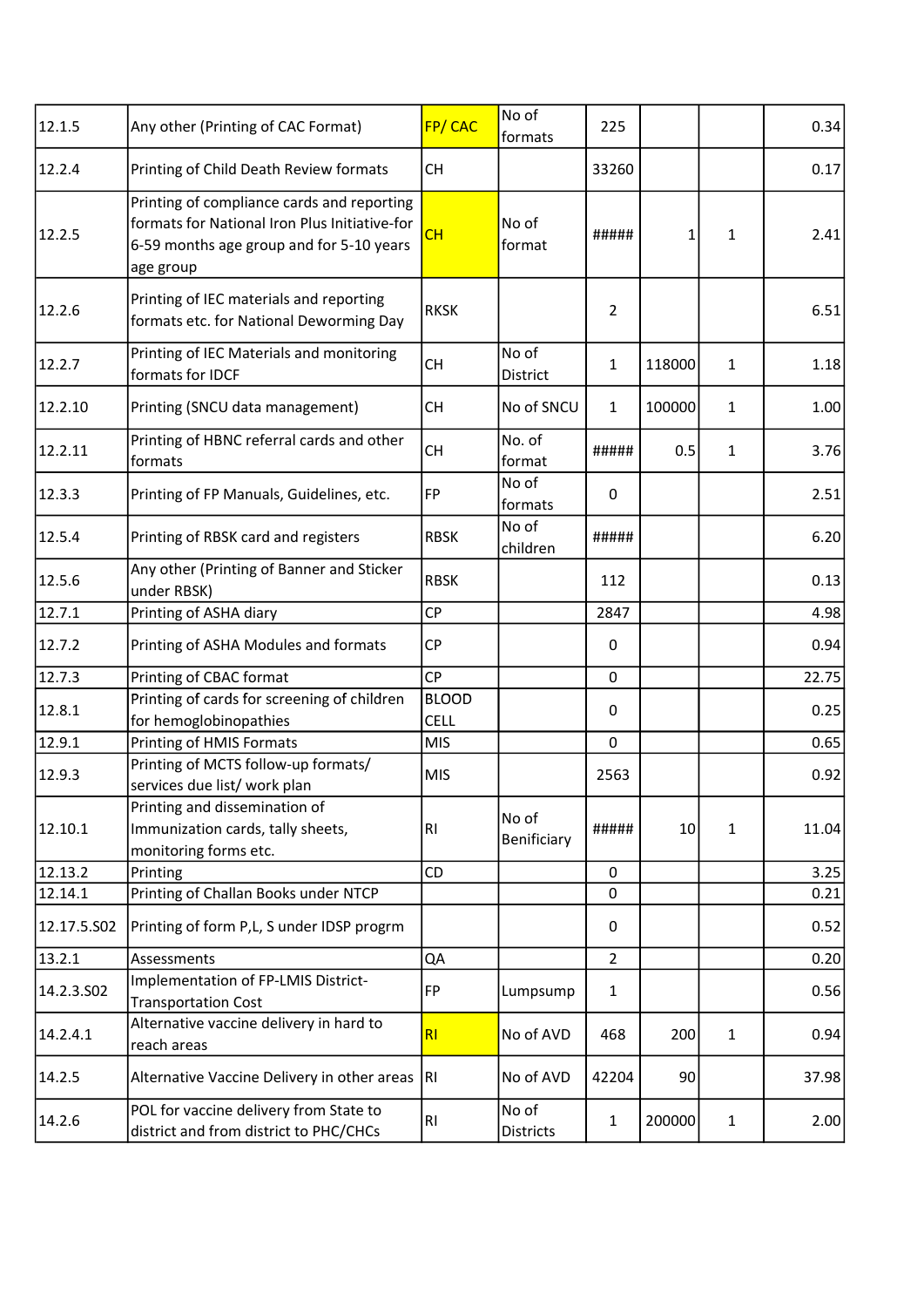| 14.2.7      | Cold chain maintenance                                                                                           | RI             | No of cold<br>chain points | 0            |      |              | 0.39  |
|-------------|------------------------------------------------------------------------------------------------------------------|----------------|----------------------------|--------------|------|--------------|-------|
| 14.2.12     | Drug transportation charges                                                                                      | CD             |                            | 0            |      |              | 1.14  |
| 15.3.2      | Inter-sectoral convergence                                                                                       | CD             |                            | 0            |      |              | 0.05  |
| 15.5.3      | Private Provider Incentive                                                                                       | CD             |                            | $\mathbf 0$  |      |              | 8.68  |
| 15.6.1      | Reimbursement for cataract operation for<br><b>NGO and Private Practitioners</b>                                 | <b>NCD</b>     |                            | 0            |      |              | 38.17 |
| 16.1.1.1.1  | State - Health Action Plan                                                                                       | PM             | No of<br><b>Booklet</b>    | 41           | 300  | 1            | 0.12  |
| 16.1.1.4    | Prepare detailed operational plan for RBSK<br>across districts (including cost of plan)                          | <b>RBSK</b>    | No of<br><b>Blocks</b>     | 15           | 500  | 1            | 0.08  |
| 16.1.1.6    | To develop micro plan at sub-centre level                                                                        | R1             | No                         | 349          | 100  | 1            | 0.35  |
| 16.1.1.7    | For consolidation of micro plans at block<br>level                                                               | R1             | No                         | 23           | 1000 | 1            | 0.23  |
| 16.1.2.1.6  | Review meetings/ workshops under RKSK                                                                            | <b>RKSK</b>    |                            | 4            |      |              | 0.32  |
| 16.1.2.1.7  | RBSK Convergence/Monitoring meetings                                                                             | <b>RBSK</b>    | No of<br>Meetings          | 3            | 500  | 3            | 0.23  |
| 16.1.2.1.14 | Quarterly review meetings exclusive for RI<br>at district level with Block MOs, CDPO, and<br>other stake holders | <b>RI</b>      | No of<br>participants      | 221          | 100  | 1            | 0.22  |
| 16.1.2.1.15 | Quarterly review meetings exclusive for RI<br>at block level                                                     | R <sub>l</sub> | No of<br>participants      | 4047         | 75   | 1            | 3.04  |
| 16.1.2.1.16 | <b>IDSP Meetings</b>                                                                                             |                |                            | 0            |      |              | 0.04  |
| 16.1.2.1.21 | Medical Colleges (Any meetings)                                                                                  |                |                            | 0            |      |              | 0.10  |
| 16.1.2.1.22 | Monthly meeting with the hospital staff                                                                          |                |                            | 0            |      |              | 0.48  |
|             | 16.1.2.1.28.S District Level MDR Review Meeting                                                                  | MH             | No of<br>meetings          | 6            | 3000 | $\mathbf{1}$ | 0.18  |
| 16.1.2.2.3  | State/ District Quality Assurance Unit<br>(Monitoring & Supervision)                                             | QA             | Vehicle                    | $\mathbf{1}$ |      |              | 3.60  |
| 16.1.2.2.5  | Monitoring, Evaluation & Supervision<br>(Malaria)                                                                |                |                            | 0            |      |              | 2.13  |
| 16.1.2.2.6  | Monitoring/supervision and Rapid<br>response (Dengue and Chikungunya)                                            |                |                            | 0            |      |              | 1.98  |
| 16.1.2.2.12 | District NCD Cell                                                                                                |                |                            | 0            |      |              | 1.13  |
| 16.1.2.2.13 | <b>Supervision and Monitoring</b>                                                                                |                |                            | $\mathbf 0$  |      |              | 3.70  |
| 16.1.2.2.14 | Monitoring Committee on Section 5                                                                                |                |                            | 0            |      |              | 0.03  |
| 16.1.2.2.16 | Monitoring and Surveillance (review<br>meetings, Travel) under NRCP                                              |                |                            | 0            |      |              | 0.50  |
| 16.1.3.1.1  | Mobility Support for SPMU/State                                                                                  |                |                            | 0            |      |              | 0.54  |
| 16.1.3.1.2  | Mobility and communication support for<br>RKSK district coordinator/ consultant                                  | <b>RKSK</b>    |                            | $\mathbf{1}$ |      |              | 0.93  |
| 16.1.3.1.13 | <b>Vehicle Operation (POL)</b>                                                                                   |                |                            | $\pmb{0}$    |      |              | 3.14  |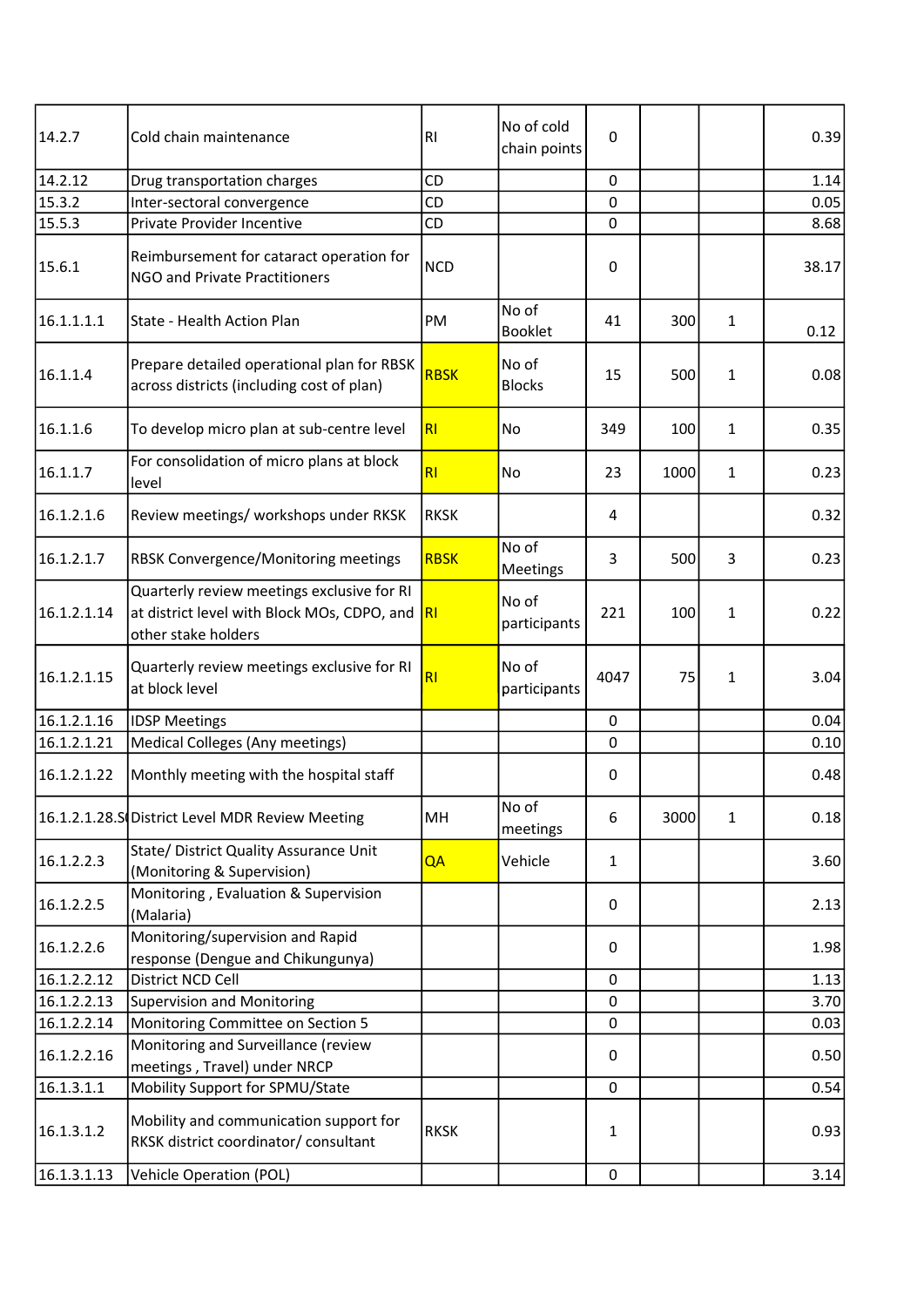| 16.1.3.1.14   | Vehicle hiring                                                                                                                                     |           |                   | $\mathbf 0$  |       | 2.76  |
|---------------|----------------------------------------------------------------------------------------------------------------------------------------------------|-----------|-------------------|--------------|-------|-------|
| 16.1.3.1.15   | Tobacco Cessation Centre (TCC): Mobility<br>support                                                                                                |           |                   | 0            |       | 0.60  |
| 16.1.3.3.1    | PM activities for World Population Day'<br>celebration (Only mobility cost): funds<br>earmarked for district level activities                      | <b>FP</b> | No of<br>events   | $\mathbf{1}$ | 20000 | 0.20  |
| 16.1.3.3.2    | PM activities for Vasectomy Fortnight<br>celebration (Only mobility cost): funds<br>earmarked for district level activities                        | <b>FP</b> | No of<br>events   | $\mathbf{1}$ | 5000  | 0.05  |
| 16.1.3.3.3    | Mobility Support for DPMU/District                                                                                                                 |           |                   | $\mathbf 0$  |       | 7.92  |
| 16.1.3.3.5    | Mobility Costs for ASHA Resource<br>Centre/ASHA Mentoring Group (Kindly<br>Specify)                                                                |           |                   | $\mathbf{1}$ |       | 0.10  |
| 16.1.3.3.7    | Mobility Support for supervision for district<br>level officers.                                                                                   | <b>RI</b> | No                | 0            |       | 3.00  |
| 16.1.3.3.8    | MOBILITY: Travel Cost, POL, etc. during<br>outbreak investigations and field visits for<br>monitoring programme activities at DSU on<br>need basis |           |                   | $\mathbf 0$  |       | 3.00  |
| 16.1.3.3.10   | Travel expenses - Contractual Staff at<br>District level                                                                                           |           |                   | 0            |       | 0.60  |
| 16.1.3.3.11   | Mobility Support: District Cell                                                                                                                    |           |                   | $\mathbf 0$  |       | 1.33  |
| 16.1.3.3.12   | Medical Colleges (All service delivery to be<br>budgeted under B.30)                                                                               |           |                   | 0            |       | 0.10  |
| 16.1.3.3.13   | Miscellaneous/Travel                                                                                                                               |           |                   | $\pmb{0}$    |       | 3.60  |
| 16.1.3.3.14   | <b>Enforcement Squads</b>                                                                                                                          |           |                   | 0            |       | 0.10  |
| 16.1.3.3.15   | District Tobacco Control Cell (DTCC):<br><b>Mobility Support</b>                                                                                   |           |                   | $\mathbf{0}$ |       | 1.56  |
| 16.1.3.3.16   | District NCD Cell (TA, DA, POL)                                                                                                                    |           |                   | 0            |       | 0.66  |
|               | 16.1.3.3.17.S Mission Parivar Vikas Campaign                                                                                                       | FP        | No of<br>campaign | 28           | 1000  | 0.28  |
| 16.1.3.4.1    | PM activities for World Population Day'<br>celebration (Only mobility cost): funds<br>earmarked for block level activities                         | <b>FP</b> | No of<br>events   | 15           | 1000  | 0.15  |
| 16.1.3.4.2    | PM activities for Vasectomy Fortnight<br>celebration (Only mobility cost): funds<br>earmarked for block level activities                           | <b>FP</b> | No of<br>events   | 15           | 1000  | 0.15  |
| 16.1.3.4.3.50 | Mobility for Supportive Supervision At<br><b>Block Level-M&amp;E</b>                                                                               | ME        |                   | $\Omega$     |       | 59.40 |
| 16.1.3.4.3.50 | Mobility Support & Commnication cost for<br><b>BCPM</b>                                                                                            | <b>CP</b> |                   | 0            |       | 9.18  |
|               | 16.1.3.4.5.S0 Communication Cost for HWC Staff                                                                                                     | CP        |                   | $\mathbf 0$  |       | 5.40  |
|               | 16.1.3.5.1.S0 TA/DA of HWC Staff                                                                                                                   | <b>CP</b> |                   | 0            |       | 5.40  |
| 16.1.3.5.1.SO | Travel expenses for regular staff under<br><b>NLEP</b>                                                                                             | CD        |                   | 0            |       | 0.40  |
| 16.1.4.1.1    | JSY Administrative Expenses                                                                                                                        | MH        |                   | $\pmb{0}$    |       | 31.70 |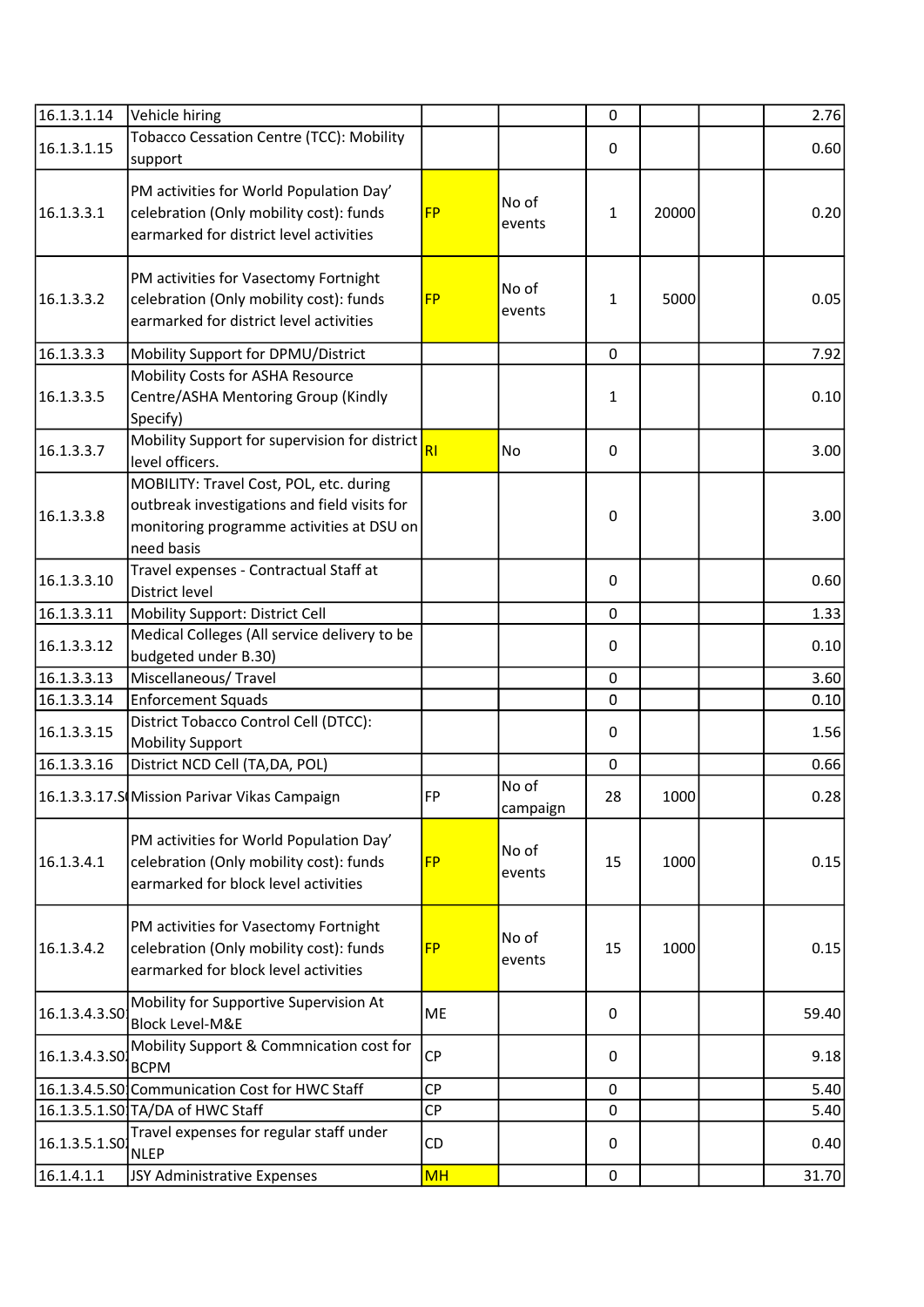| 16.1.4.1.5    | Office expenses on telephone, fax,<br>Broadband Expenses & Other                                                 |             |                       | $\mathbf 0$  |       |              | 1.95  |
|---------------|------------------------------------------------------------------------------------------------------------------|-------------|-----------------------|--------------|-------|--------------|-------|
|               |                                                                                                                  |             |                       |              |       |              |       |
| 16.1.4.1.10   | Miscellaneous Expenditures                                                                                       |             |                       |              |       |              |       |
|               | <b>Office Operation (Miscellaneous)</b>                                                                          |             |                       | 0            |       |              | 3.70  |
| 16.1.4.1.11   | Tobacco Cessation Centre (TCC): Office<br>Expenses                                                               |             |                       | 0            |       |              | 0.50  |
| 16.1.4.2.1    | <b>District Quality Assurance Unit</b><br>(Operational cost)                                                     | QA          |                       | 0            |       |              | 4.92  |
| 16.1.4.2.4    | Office operation & Maintenance - District<br>Cell                                                                |             |                       | 0            |       |              | 0.42  |
| 16.1.4.2.5    | District Cell - Consumables                                                                                      |             |                       | $\mathbf 0$  |       |              | 0.42  |
|               |                                                                                                                  |             |                       |              |       |              |       |
| 16.1.4.2.6    | Operational expenses of the district centre<br>: rent, telephone expenses, website etc.                          |             |                       | $\mathbf 0$  |       |              | 0.10  |
| 16.1.4.2.8    | District Tobacco Control Cell (DTCC):<br>Misc./Office Expenses                                                   |             |                       | $\mathbf 0$  |       |              | 4.00  |
| 16.1.4.2.9    | District NCD Cell (Contingency)                                                                                  |             |                       | $\mathbf 0$  |       |              | 1.00  |
| 16.1.4.3.1    | SNCU Data management (excluding HR)                                                                              | <b>CH</b>   | No of SNCU            | $\mathbf{1}$ | 60000 | $\mathbf{1}$ | 0.60  |
| 16.1.5.2.1    | Minor repairs and AMC of IT/office<br>equipment supplied under IDSP                                              |             |                       | $\mathbf{0}$ |       |              | 0.05  |
| 16.1.5.3.1    | PM activities under Micronutrient<br><b>Supplementation Programme</b>                                            |             |                       | 0            |       |              | 1.88  |
| 16.1.5.3.3    | Concurrent Audit system                                                                                          |             |                       | $\mathbf 0$  |       |              | 1.44  |
|               |                                                                                                                  |             |                       |              |       |              |       |
| 16.1.5.3.11   | District level Coordination Committee                                                                            |             |                       | 0            |       |              | 0.02  |
|               | DPMU Operational Cost (inclusive of Rs.<br>16.1.5.3.16.S 10000/ district / month for RBSK DEIC<br>Manager TA DA) |             |                       | 1            |       |              | 13.11 |
|               | 16.1.5.3.16.S BPMU Oprational Cost                                                                               |             |                       | 15           |       |              | 29.77 |
|               | 16.1.5.3.16.S Oprational Cost for RBSK                                                                           | <b>RBSK</b> | No of DEIC<br>Manager | 0            | 10000 | 1            | 0.10  |
|               | 16.1.5.3.16.S Operational cost of RBSK-MHT                                                                       | <b>RBSK</b> | No of teams           | $\Omega$     | 1500  | $\mathbf{1}$ | 0.45  |
| 16.1.5.3.16.S | Office & Administrative Expence for State<br>& District Rabies Program                                           |             |                       | 0            |       |              | 0.08  |
| 16.1.5.3.16.S | Office operational cost & other office<br>expences unedr NPCB                                                    | <b>NCD</b>  |                       | 0            |       |              | 0.93  |
|               | Pol & Opex of DG set of Vaccine Storage at<br>16.1.5.3.16.S District level & other Cold Chain Point<br>under RI  | RI          |                       | 0            |       |              | 0.70  |
| 16.3.2.S01    | Mobility Support for HMIS & MCTS Block<br>Level                                                                  | MIS         |                       | $\Omega$     |       |              | 0.54  |
| 16.3.3.501    | Operational cost for HMIS & MCTS-AMC                                                                             | <b>MIS</b>  |                       | 0            |       |              | 1.45  |
| 16.3.3.502    | Operational cost for HMIS & MCTS-Internet MIS                                                                    |             |                       | 0            |       |              | 2.16  |
| 16.3.3.503    | Operational cost for HMIS & MCTS-Office<br>Expenditure                                                           | <b>MIS</b>  |                       | 0            |       |              | 3.06  |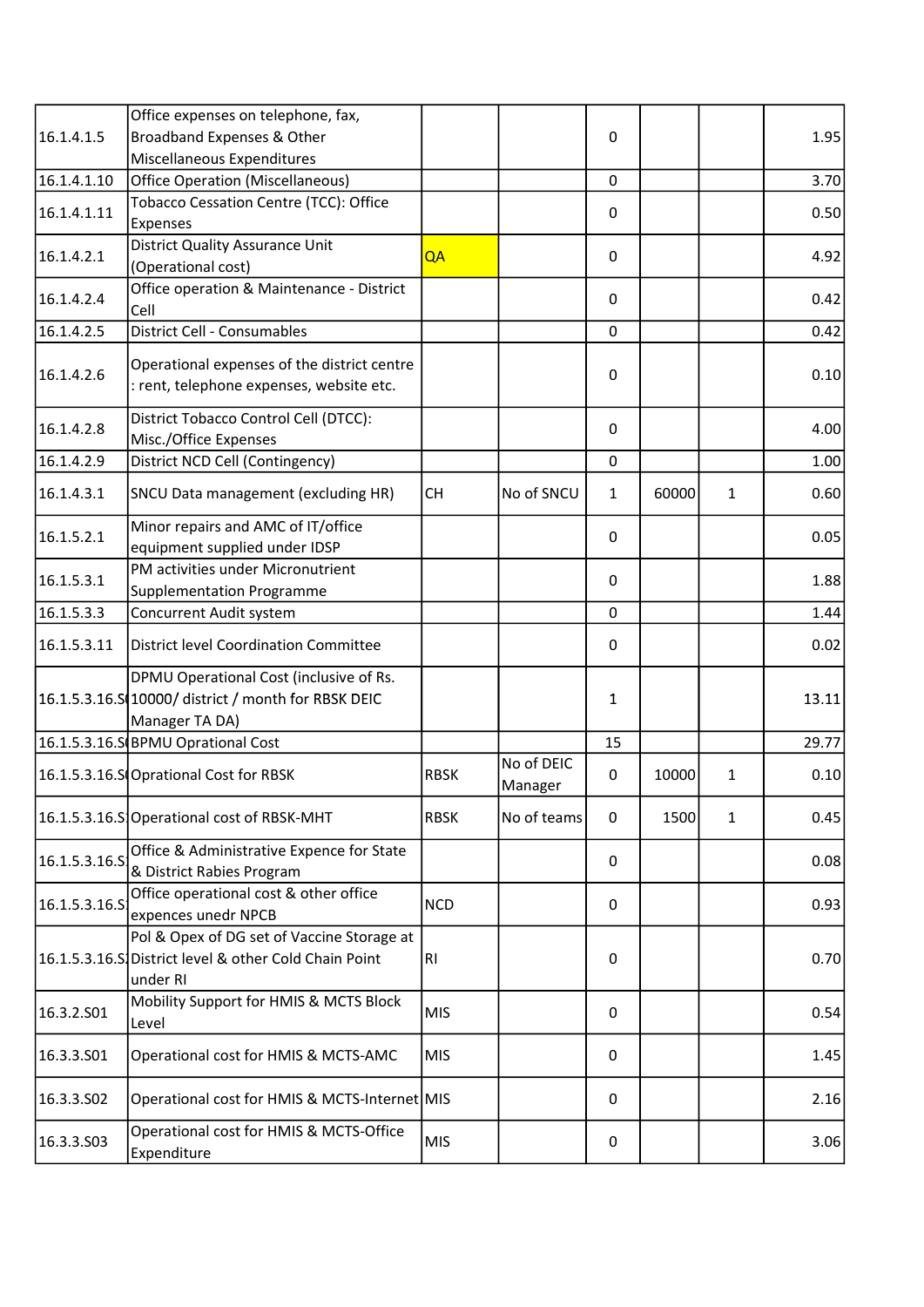| 16.3.3.504 | Operational cost for HMIS & MCTS-                    | <b>MIS</b>   |                         | 341            |       |              | 12.28 |
|------------|------------------------------------------------------|--------------|-------------------------|----------------|-------|--------------|-------|
|            | <b>Recurring Charges for ANMOL Tablet</b>            |              |                         |                |       |              |       |
|            | 16.4.1.1.S09 Chowkidar Cum Peon-Div PMU              | PM           |                         | $\mathbf 0$    |       |              |       |
|            | 16.4.2.1.1.S0 District Programme Manager             | PM           |                         | $\mathbf{1}$   |       |              | 6.39  |
|            | 16.4.2.1.1.S0 District Community Process Manager     | PM           |                         | 1              |       |              | 5.23  |
|            | 16.4.2.1.1.SO District Accounts Manager              | PM           |                         | $\mathbf{1}$   |       |              | 5.36  |
|            | 16.4.2.1.1.S0 District Data Cum Account Assistant    | PM           |                         | 1              |       |              | 3.61  |
|            | 16.4.2.1.1.SO DEIC manager                           | <b>RBSK</b>  |                         | $\mathbf{1}$   |       |              | 3.96  |
|            | 16.4.2.1.1.SO Support Staff                          | PM           |                         | $\mathbf{1}$   |       |              | 1.76  |
|            | 16.4.2.1.2.S0 RKSK Consultant                        | <b>RKSK</b>  |                         | $\mathbf{1}$   |       |              | 4.39  |
|            | 16.4.2.1.2.S0 District Consultant (MH)               | MH           |                         | $\mathbf{1}$   |       |              | 4.94  |
|            | 16.4.2.1.2.SO District Hospital Quality Manager      | QA           |                         | $\overline{2}$ |       |              | 9.72  |
|            | 16.4.2.1.2.SO District Consultant Quality Assurance  | QA           |                         | 1              |       |              | 4.80  |
|            | 16.4.2.1.7.S0 Accountant District Hospital           | <b>FD</b>    |                         | $\mathbf{1}$   |       |              | 2.95  |
|            | 16.4.2.1.8.S0 Programme cum Admin. Asst.             | QA           |                         | $\mathbf{1}$   |       |              | 2.16  |
|            | 16.4.2.2.2.S0 District Epidemiologist-CD-IDSP        | CD           |                         | $\mathbf 0$    |       |              | 8.75  |
|            | 16.4.2.2.2.SO District Leprosy Consultant-CD-NLEP    | <b>CD</b>    |                         | $\pmb{0}$      |       |              | 5.55  |
|            | 16.4.2.2.4.S0 Sr PMDT-TB HIV Coodinators             | CD           |                         | $\mathbf 0$    |       |              | 4.47  |
|            | 16.4.2.2.4.S0 PPM Coordinator                        | <b>CD</b>    |                         | $\mathbf 0$    |       |              | 4.48  |
|            | 16.4.2.2.4.S0 District Programme Coordinator         | CD           |                         | $\mathbf 0$    |       |              | 5.33  |
|            | 16.4.2.2.5.S0 District Data Manager-CD-IDSP          | CD           |                         | $\mathbf 0$    |       |              | 3.73  |
|            | 16.4.2.2.6.S0 Senior Treatment Supervisor (STS)      | CD           |                         | $\mathbf 0$    |       |              | 41.38 |
|            | 16.4.2.2.6.S0 Senior TB Lab Supervisor (STLS)        | CD           |                         | $\pmb{0}$      |       |              | 30.82 |
|            | 16.4.2.2.7.S0 Accountant- Full time                  | CD           |                         | $\mathbf 0$    |       |              | 3.65  |
|            | 16.4.3.1.1.50 Block Programme Manager                | PM           |                         | 15             |       |              | 57.72 |
|            | 16.4.3.1.1.50 Block Account Manager                  |              |                         | 15             |       |              | 47.69 |
|            | 16.4.3.1.1.SO Block Community Process Manager        |              |                         | $\mathbf 0$    |       |              | 37.82 |
|            | 16.4.3.1.9.S0 Data Entry Operator-HR                 |              |                         | $\overline{2}$ |       |              | 4.94  |
|            | 16.4.3.1.9.SO Data Entry Operator-MCTS OPR 820 MIS   | <b>MIS</b>   |                         | 15             |       |              | 36.91 |
|            | 16.4.3.1.9.SO Data Entry Operator-MIS Outsource      | <b>MIS</b>   |                         |                |       |              | 0.93  |
|            | 16.4.3.1.9.S0 Data Entry Operator-RI                 | RI           |                         | $\pmb{0}$      |       |              | 2.26  |
|            | 16.4.3.1.9.SO Data Entry Operator-RNTCP              | PM           |                         | $\pmb{0}$      |       |              | 2.32  |
|            | 16.4.3.1.9.51 Data Entry Operator-CD-IDSP            | <b>CD</b>    |                         | $\mathbf 0$    |       |              | 33.68 |
|            | 16.4.3.1.9.51 Data Entry Operator-NBCP-District      | <b>NCD</b>   |                         | $\pmb{0}$      |       |              | 1.45  |
|            | E-rakt kosh- refer to strengthening of               | <b>BLOOD</b> | No of                   |                |       |              |       |
| 17.4       | blood services guidelines                            | <b>CELL</b>  | Facility                | 0              | 1000  | 12           | 0.12  |
| 17.8.S05   | Internet Cost to ASHA & AF at HWC                    |              |                         | $\mathbf 0$    |       |              | 5.47  |
| 18.17      | Counseling training for Service Provider             | <b>FP</b>    | No of<br><b>Batches</b> | $\mathbf{1}$   | 49540 |              | 0.50  |
| 18.23      | NBSU & NBCC Register                                 | <b>CH</b>    | No of<br>register       | 25             | 350   | $\mathbf{1}$ | 0.09  |
| 18.29      | <b>Uniform Case Sheet of Pediatrics</b>              | <b>CH</b>    | No of<br>format         | 5997           | 14    | $\mathbf{1}$ | 0.84  |
| U.1.3.1    | Operational Expenses of UPHCs (excluding<br>rent)    | <b>NUHM</b>  | No.'s                   | 5              | 8000  | 12           | 4.80  |
| U.2.2.1    | Mobility support for ANM/LHV                         | <b>NUHM</b>  | No.'s                   | 27             | 500   | 12           | 1.62  |
| U.2.3.1    | <b>UHNDs</b>                                         | <b>NUHM</b>  | No.'s                   | 27             | 1000  | 12           | 3.24  |
| U.2.3.2    | Special outreach camps in slums/<br>vulnerable areas | <b>NUHM</b>  | No.'s                   | 5              | 3250  | 12           | 1.95  |